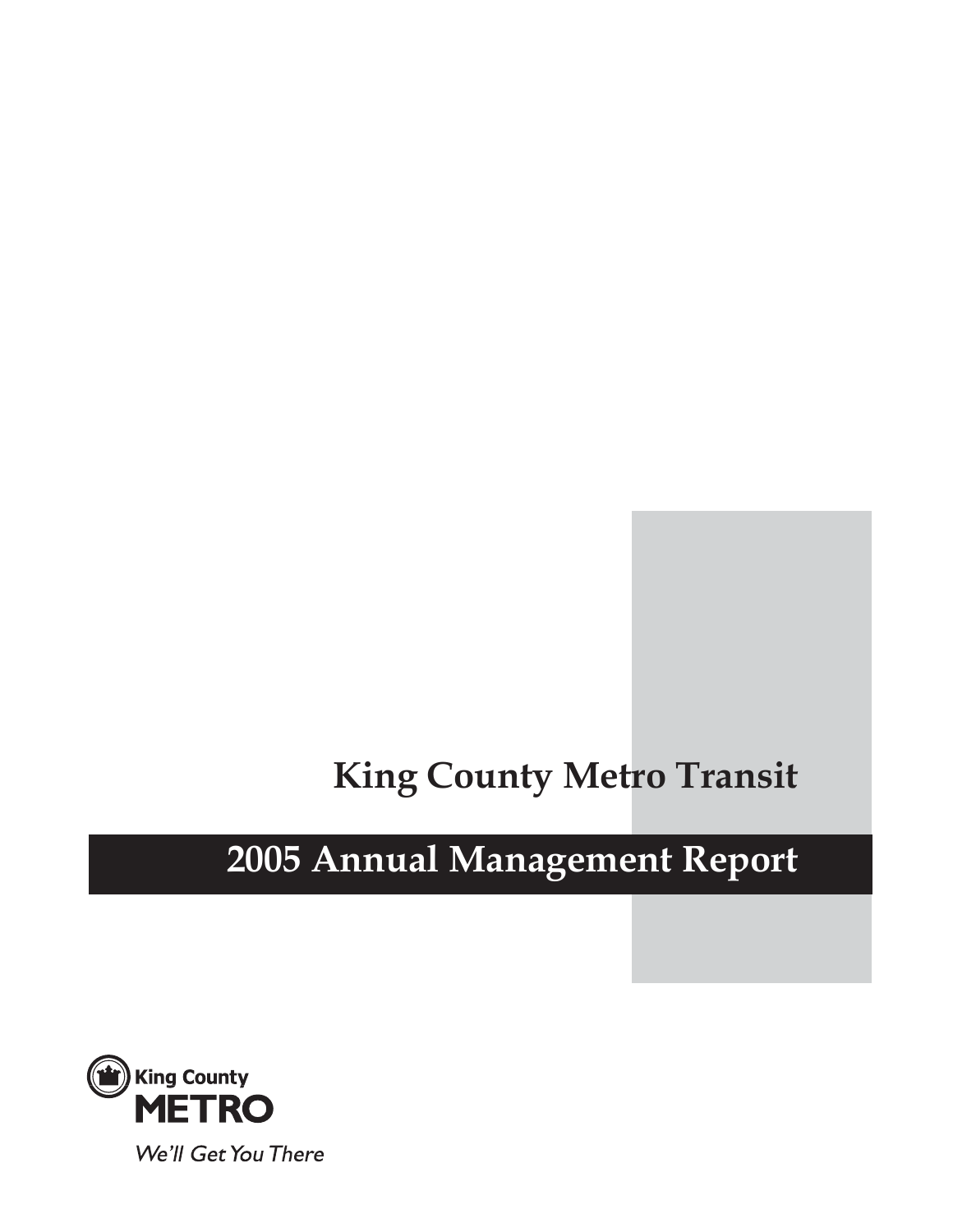

**Ron Sims King County Executive** King County, Washington

**Harold S. Taniguchi Director, Department of Transportation** 201 South Jackson Street, M.S. KSC-TR-0815 Seattle, Washington 98104-3856 Phone: (206) 684-1441 Fax: (206) 684-1224 Internet: harold.taniguchi@metrokc.gov

#### **Kevin Desmond, General Manager King County Metro Transit**

201 South Jackson Street, M.S. KSC-TR-0415 Seattle, Washington 98104-3856 Phone: (206) 684-1619 Fax: (206) 684-1778 Internet: kevin.desmond@metrokc.gov

Report Prepared by:

#### **Research and Management Information** Chuck Sawyer, Supervisor

Rob Coughlin Lisa Durst Brad North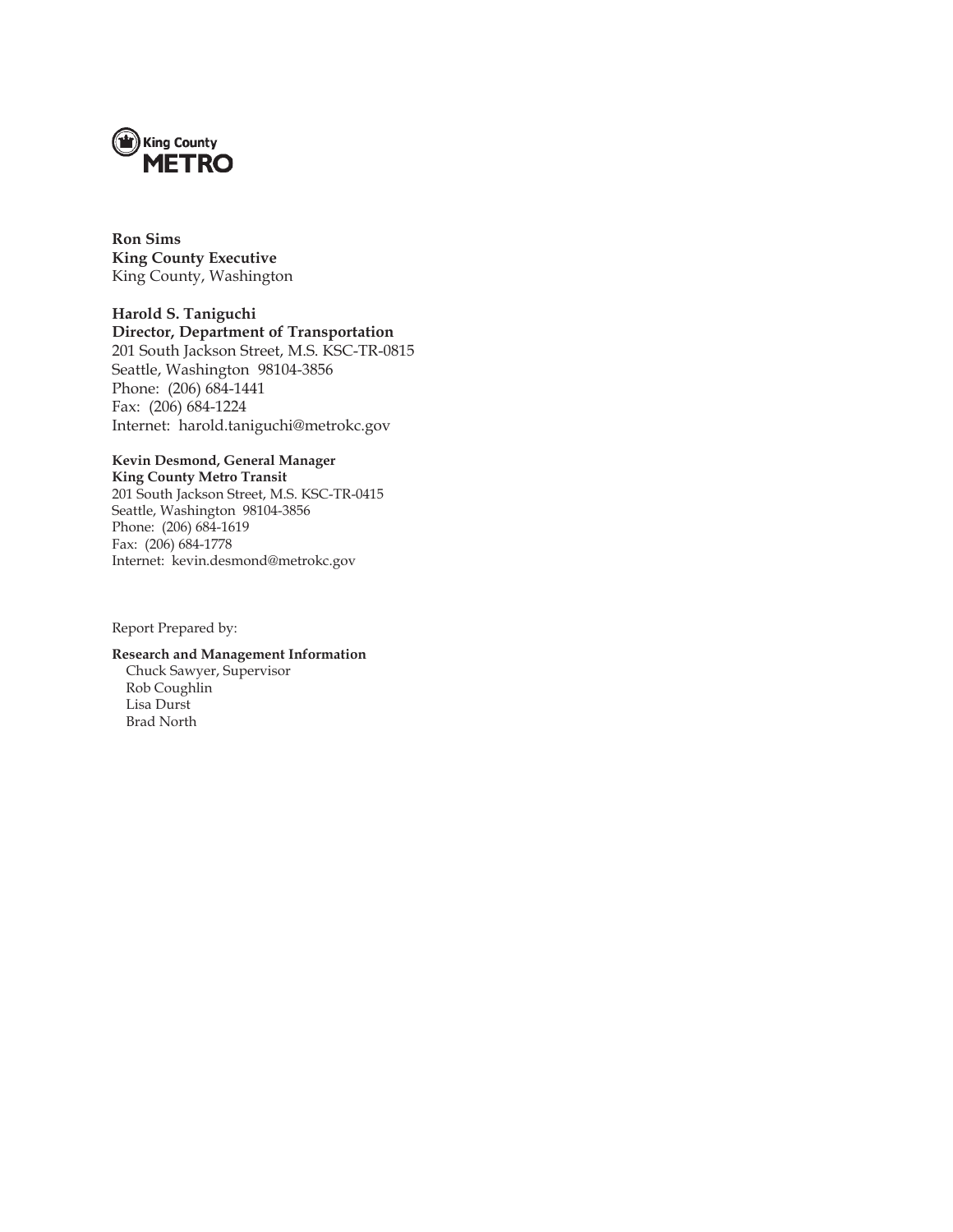# **King County Metro Transit 2005 Annual Management Report**



Department of Transportation Metro Transit Division 201 South Jackson Street Seattle, WA 98104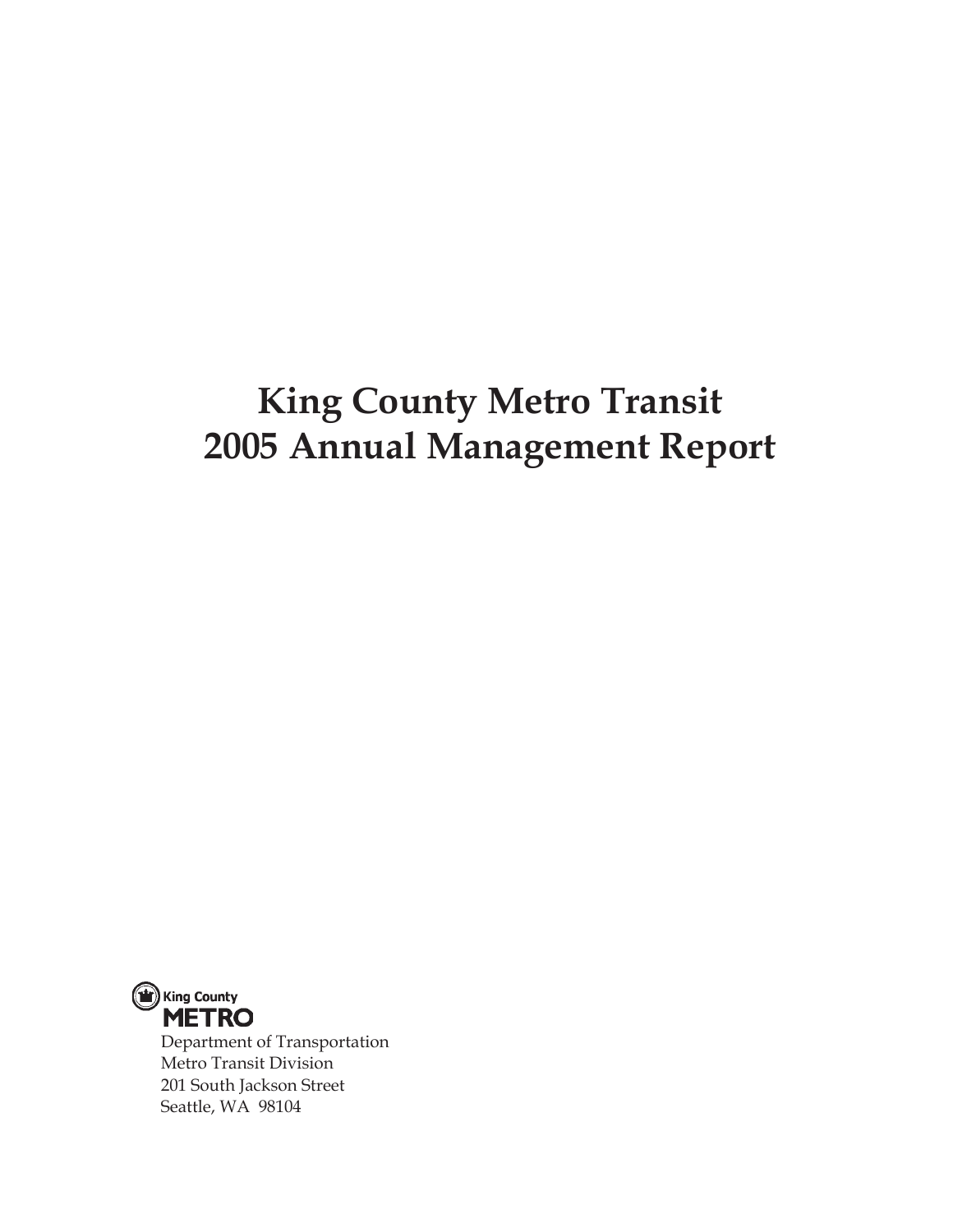# **Table of Contents**

| $\mathbf{1}$                             |
|------------------------------------------|
| $\mathbf{1}$                             |
| $\mathbf{1}$                             |
| <b>Transit Operations</b>                |
| $\overline{2}$                           |
| $\overline{2}$                           |
| 3                                        |
| 3                                        |
| $\overline{2}$                           |
| <b>Customer Services</b>                 |
| 4                                        |
| 5                                        |
| 5                                        |
| 5                                        |
| 6                                        |
| 7                                        |
|                                          |
| Detailed Financial and Operating Data    |
| 10                                       |
| 11                                       |
| 11                                       |
| 12                                       |
| 13                                       |
|                                          |
| 14                                       |
| 15                                       |
| 15                                       |
| Benson Waterfront Streetcar Line<br>16   |
| 16                                       |
| 16                                       |
| 16                                       |
| Metro Transit Employee Information<br>17 |
| 18                                       |
| 19                                       |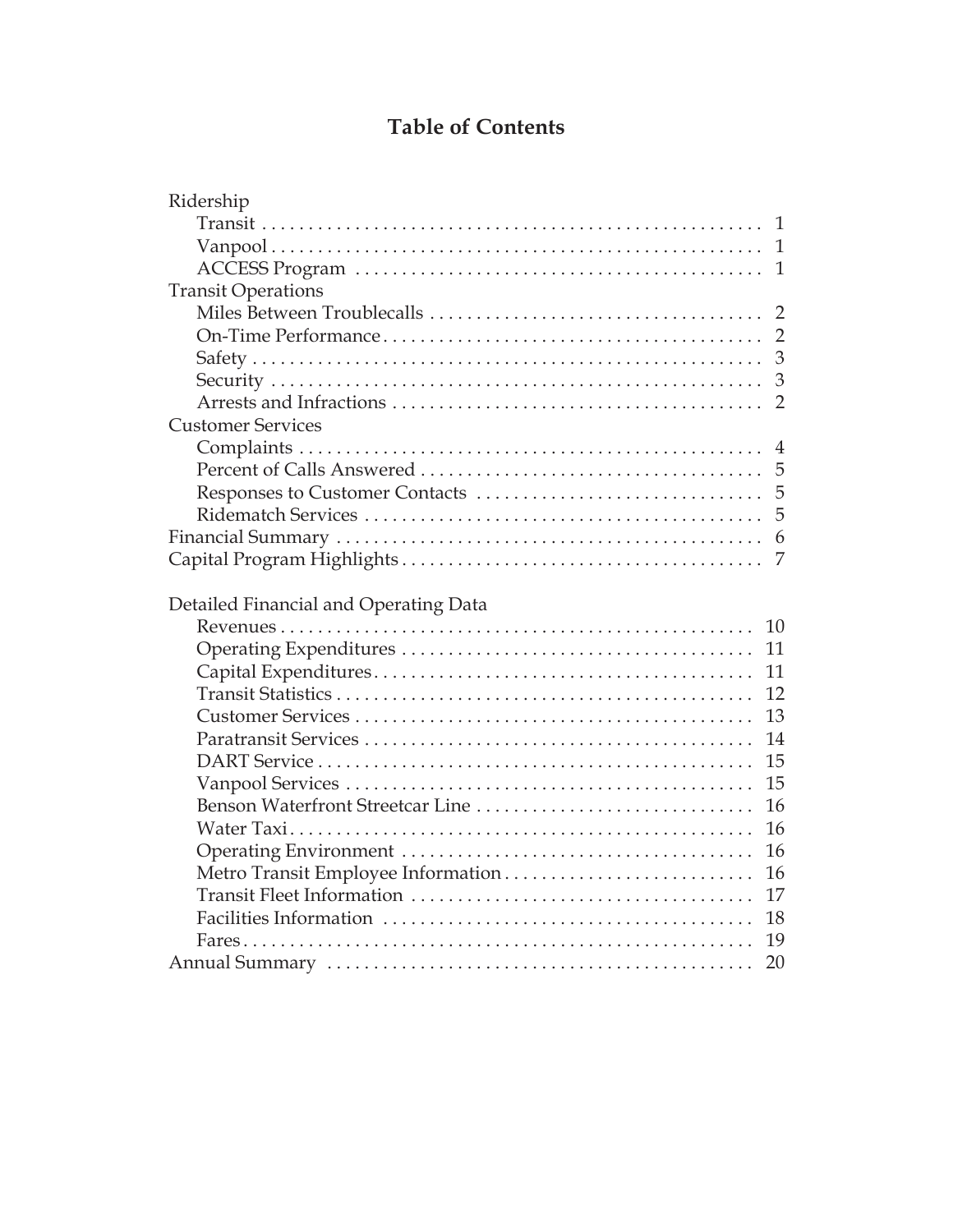#### **King County Metro Transit, 2005 Annual Management Report**

#### **GENERAL MANAGER'S NOTE**

This report presents King County Metro Transit operating and financial statistics for 2005, and other information important for gauging how well the Transit Division is doing in providing safe, reliable, cost-efficient transportation services to the King County region.

Many of the Transit Division's key indicators for 2005 reflect the growing local economy and rising gasoline prices. The local economic recession from 2001 to 2003 was felt in declining transit and vanpool ridership. Over the last few years, Transit staff have worked hard to restructure service and develop new transit and vanpool markets. This positioned the Transit Division to take good advantage of the turnaround in the local economy and rising gasoline prices during 2005. However, the improving economy is a double-edged sword—it is also resulting in increasing traffic congestion, which is impacting Transit's on-time performance and accident rates, moving us back towards levels experienced in the late 1990s. Increasing gas prices have also been accompanied by higher prices for diesel fuel, resulting in unanticipated cost increases for Transit.

The closure of the downtown Seattle Transit tunnel presented a massive challenge to Metro. For many months, Metro worked with the City of Seattle and Sound Transit to mitigate the effects of the closure while continuing to provide excellent service to the communities we serve. With the combination of effective planning, an extensive campaign to inform riders beforehand, and the record number of employee street teams helping riders find their buses after the changes, the September closure of the tunnel was highly successful.

Overall Metro transit ridership was up about 2.5 percent and Vanpool ridership grew by 6.3 percent for the year. The number of cars utilizing Metro's 123 park-and-ride lots has been steadily climbing since spring. During the month of August, there were more than 10,000 people in Metro's Ridematch database—the highest recorded since RideshareOnline service started in 2001.

Changes in our bus fleet have resulted in significant improvements in vehicle reliability. Assaults on operators are down, and police arrests on transit coaches and property during this year are down slightly from the previous two years.

Taken together, these indicators show that more and more people are turning to Metro for transportation alternatives. We will continue to work hard to meet this demand by providing convenient and reliable service.

Viir Demars

Kevin Desmond, General Manager Metro Transit Division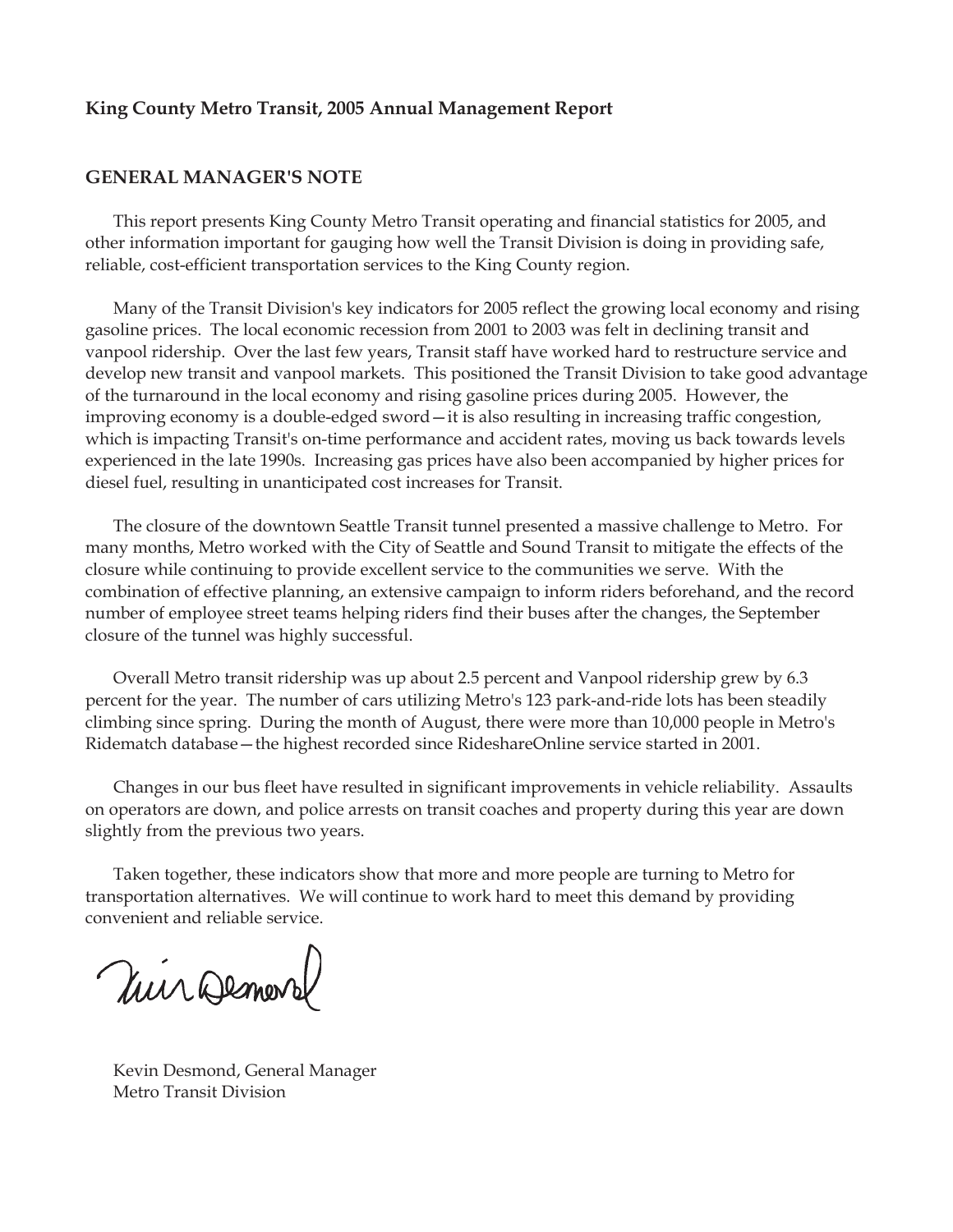# **2005 PUBLIC TRANSPORTATION SERVICES-RIDERSHIP**



*Transit Ridership.* Ridership on King County Metro Transit grew at a healthy 2.5 percent rate in 2005, to 95.8 million passenger boardings. Growth accelerated in late spring as rising gasoline prices, combined with ongoing employment growth, strengthened demand for transit. Combined ridership on Metro and Metro-operated Sound Transit service was 101.2 million.



*Vanpool Ridership.*Vanpool ridership of 1,795,611 for 2005 was 6.3 percent greater than ridership in 2004. As with transit ridership, increased employment and rising gasoline prices have contributed to gains in vanpool ridership, as have staff efforts to partner with new employers and the State of Washington, and to identify "clusters" of Rideshare Online applicants. There were 732 vanpool vans in service as of the end of the year, an increase of 70 compared to a year earlier.

*ACCESS Program Ridership.* ACCESS van passenger rides increased 2.9 percent to 1,093,104 in 2005 compared with 1,062,091 in 2004. Over the same period of time, taxi scrip rides decreased to 44,797 from 50,314. ACCESS productivity was 1.72 trips per vehicle service hour for the year, up 3.4 percent over 2004.

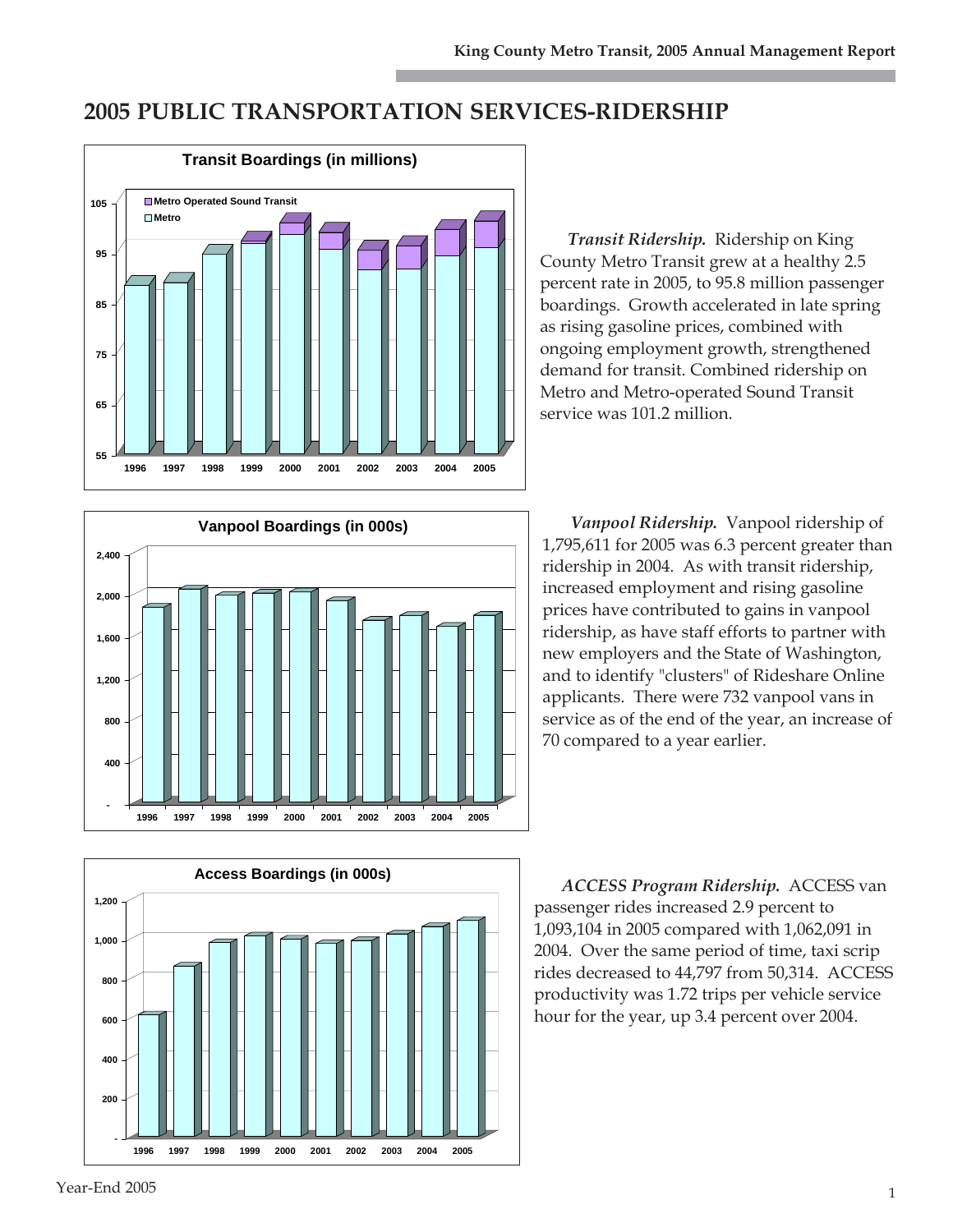# **TRANSIT OPERATIONS**

Unless otherwise noted, the following graphs compare key transit indicators for 2005 with previous years. Each value on these graphs shows the average for that year or service change. Similar graphs for other agency data are presented on subsequent pages of this report.



*Vehicle Reliability.* The 2005 average miles between trouble calls for all fleets saw a dramatic improvement (up 23 percent) from 2004. The replacement of the dual mode fleet with the new hybrid fleet is the main reason for this improvement.



*Service Reliability.* On-time performance declined throughout 2005 compared to 2004. By the Fall 2005 service change, on-time performance was 3.1 percent lower than Fall 2004. (Ontime performance is measured for each of the three service changes during the year). This decline was the result of a number of factors, including increased traffic and construction-related congestion, increased time for boarding/ alighting from increased ridership and insufficient budget for schedule adjustments necessary to keep pace with these changes. The improving economy has also made it difficult for Transit to recruit enough transit operators, resulting in an increase in missed trip assignments and service delays.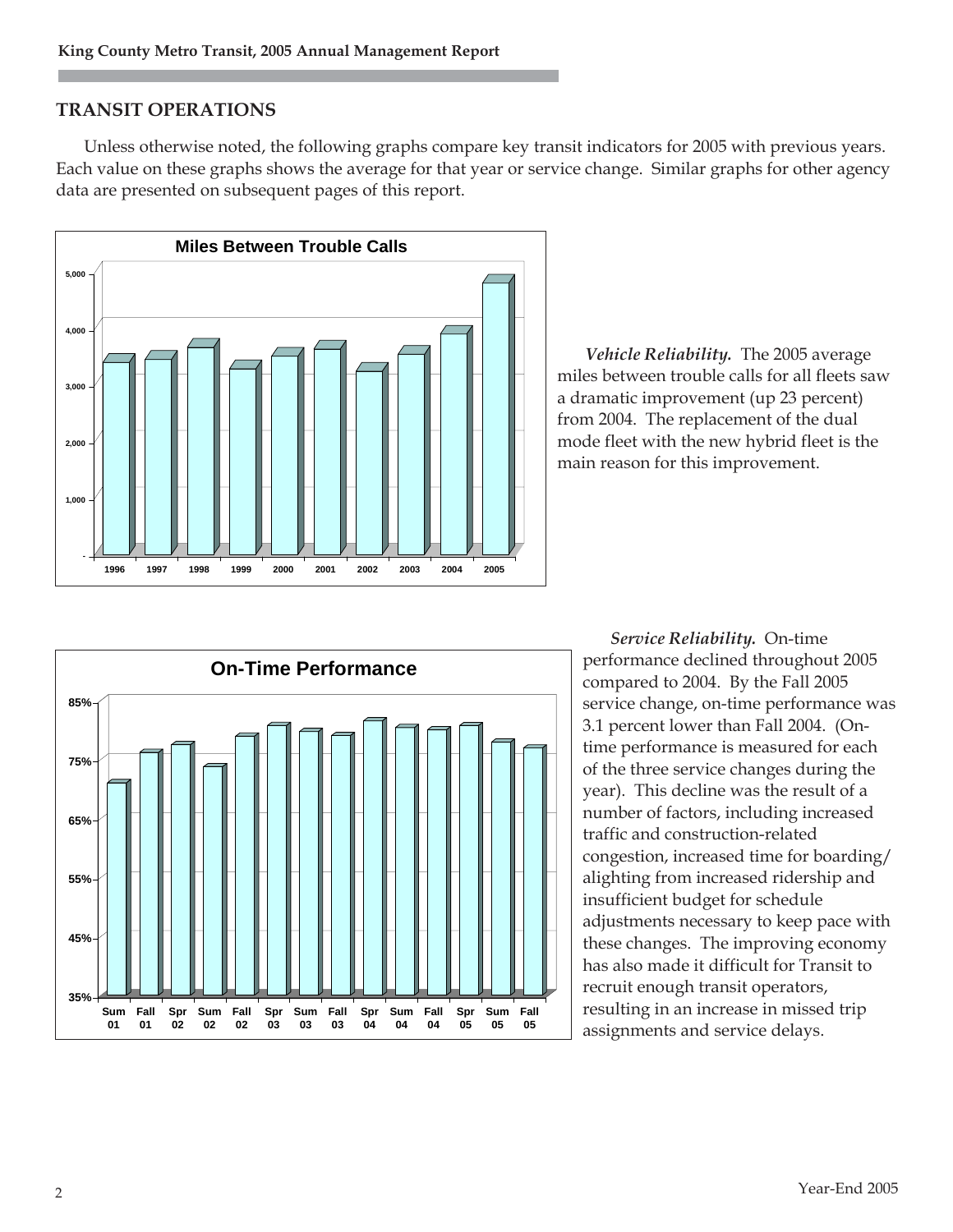## **TRANSIT OPERATIONS** (cont'd)



*Safety.* Accident rates were up in 2005, and the percent that were preventable was also up slightly. For 2005, the total accident rate of 39.8 per million miles was 4.9 percent greater than the rate of 38.0 per million miles a year earlier. Preventable accidents were 26.7 percent of total accidents for 2005, up from 25.1 percent a year earlier.



*Security.* The number of physical assaults on operators during 2005 was 15 percent less than during 2004. The declining long-term trend in operator assaults indicates that Transit's continuing efforts to improve security for operators and customers are paying off.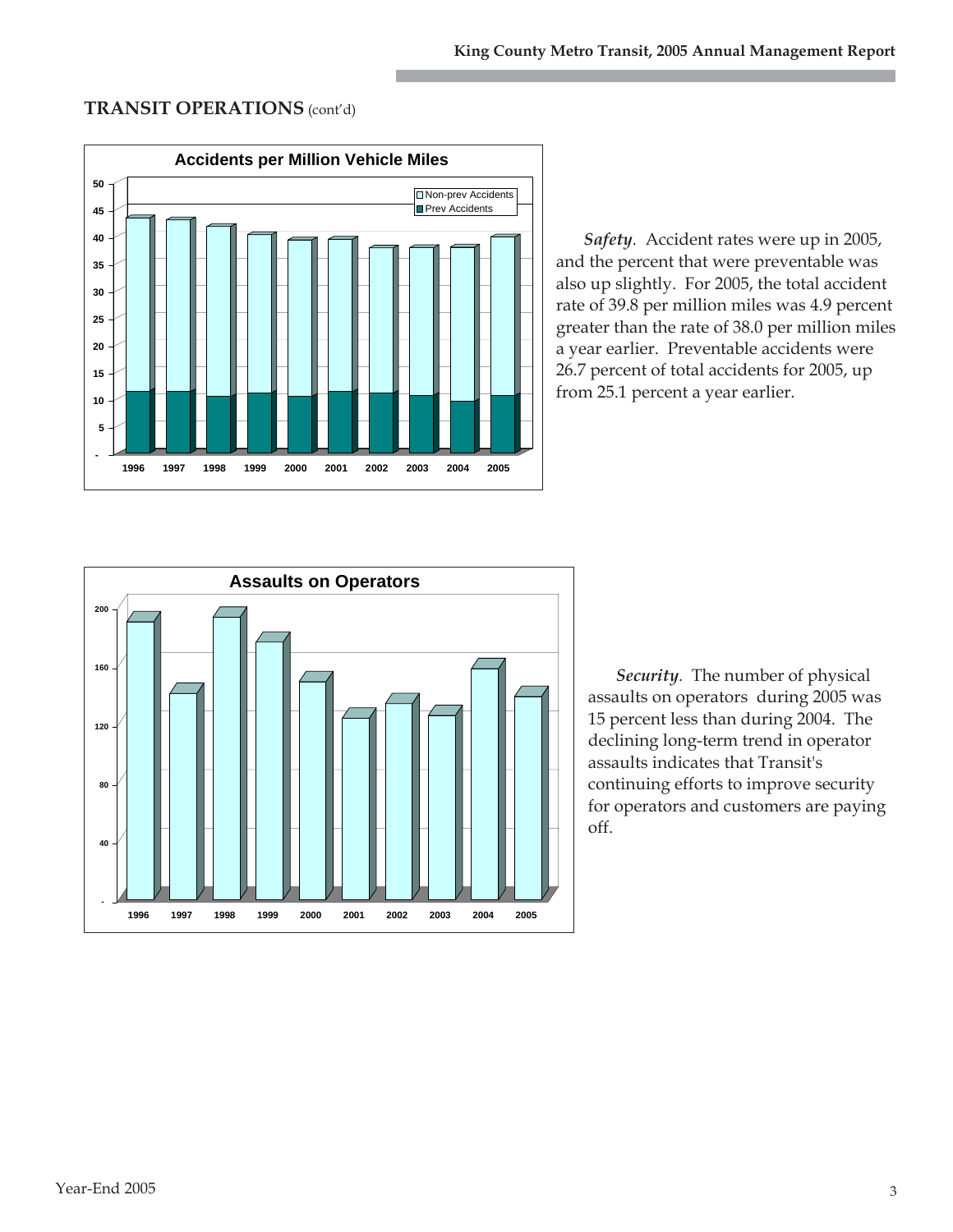**TRANSIT OPERATIONS** (cont'd)



*Security*. Transit has placed increased emphasis on security since 2003. Police arrests made on transit coaches and property through December 2005 decreased 3.5 percent to 418 from 433 in 2004. These data exclude liquor violations.

# **CUSTOMER SERVICES**

The total number of calls to the Customer Assistance Office and the Rider Information Office increased by 0.5 percent during 2005 compared to 2004.



During 2005, complaints per million boardings were up 9.7 percent, service requests were up 5.6 percent, and commendations per million boardings were down 1.2 percent from a year earlier. Total incoming contacts decreased 2.2 percent in 2005 compared to 2004.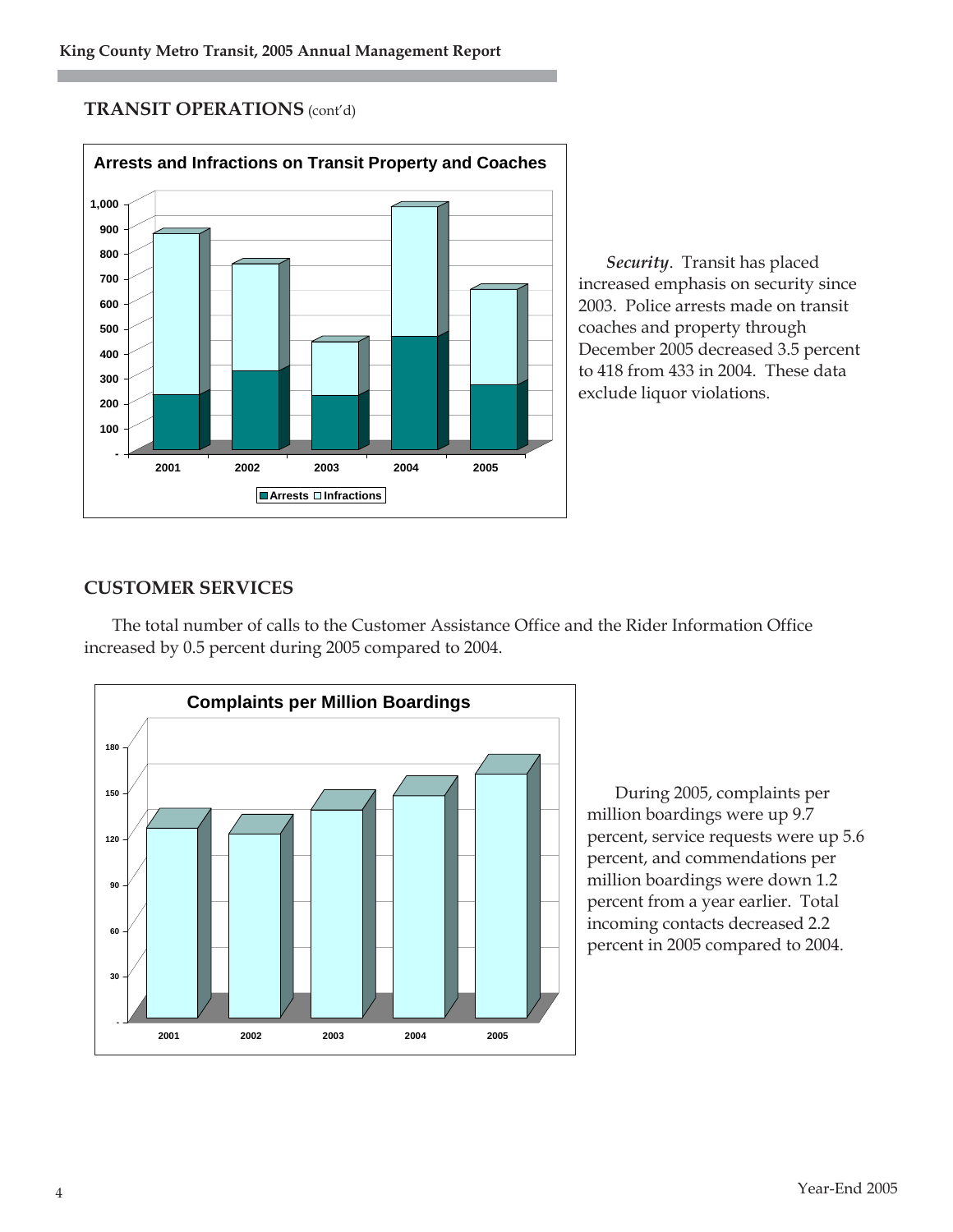

The average percent of calls answered in the Customer Assistance Office was 85.5 percent in 2005, slightly higher than 84.5 percent in 2004.



Metro has made it easier for customers to get information, resulting in dramatic growth in responses to customer contacts over the last ten years. There were 9.8 million responses to customer telephone and Internet inquiries in 2005 compared to 7.9 million in 2004, a 24 percent increase. Internet sessions increased 28 percent and accounted for approximately 88 percent of total customer responses in 2005.



Ridematch requests jumped sharply in 2005. Ridematching information was processed for 32,787 new and current customers, an increase of 59 percent from 2004. In addition, customers logged on to RideshareOnline.com about 78,000 times during 2005.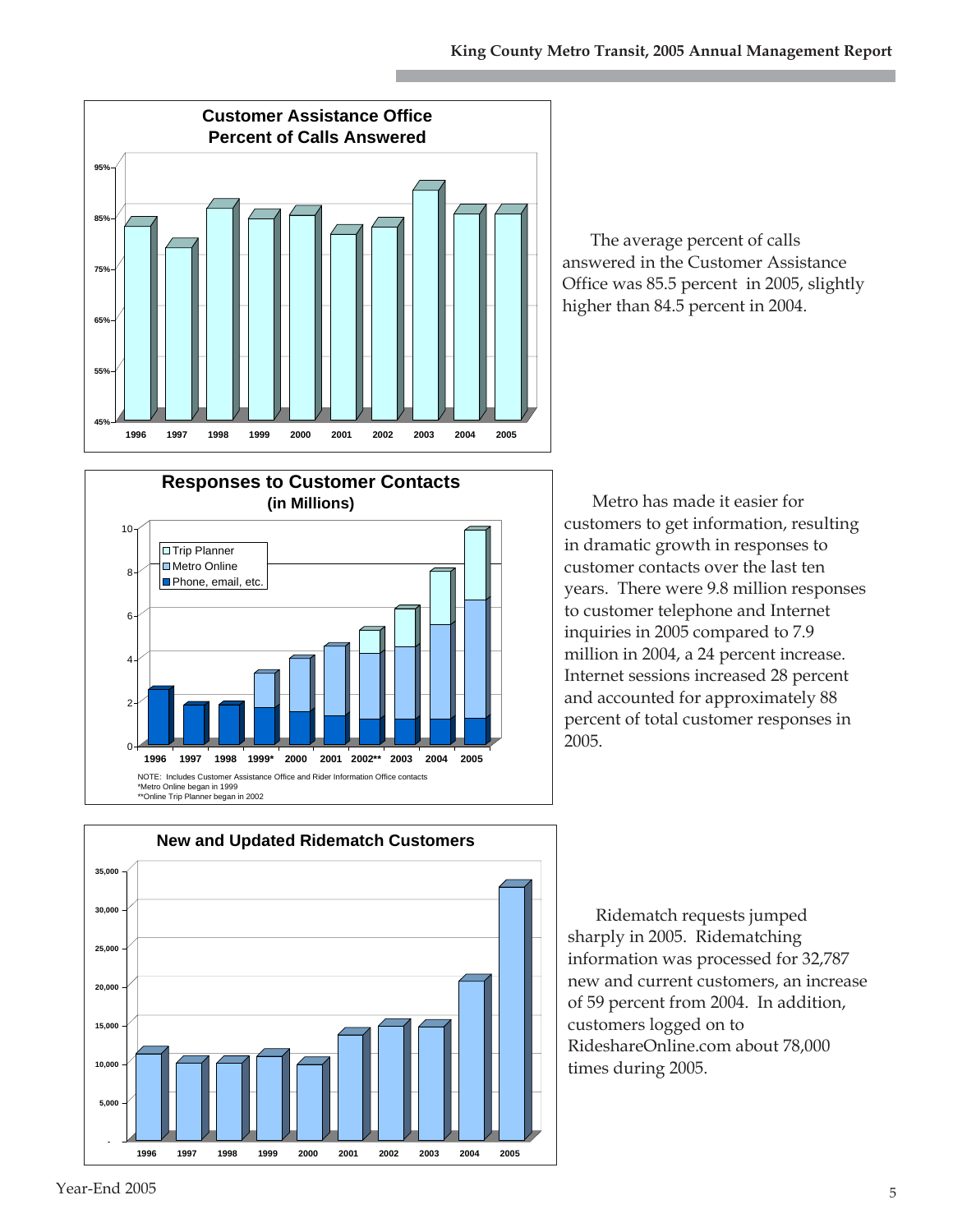# **FINANCIAL SUMMARY**–Year-End 2005





Transit's revenue from 2005 bus, vanpool and paratransit operations was 3.8 percent above budget, and expenditures were 0.9 percent below budget.

Revenue from operation of bus, vanpool and paratransit service for 2005 was \$84.7 million compared with \$81.3 million for 2004.

Operating costs, less contributions from Sound Transit and other King County funds were \$402 million for 2005 compared with \$383.9 million for 2004.

Metro's operating cost per service hour increased 4.5 percent in 2005, to \$104.16. The increased cost of diesel fuel was a major component of this overall cost increase—excluding the increased cost of diesel fuel/trolley power, the increase in operating cost per service hour was 2.9 percent.

The operations revenue to operating expense ratio (OR/OE) for bus service was 23 percent for 2005, below the 25 percent target level. This compares to 23.3 percent for 2004 and 23.2 percent for 2003. OR/OE excludes rideshare, paratransit, water taxi and most operating grants.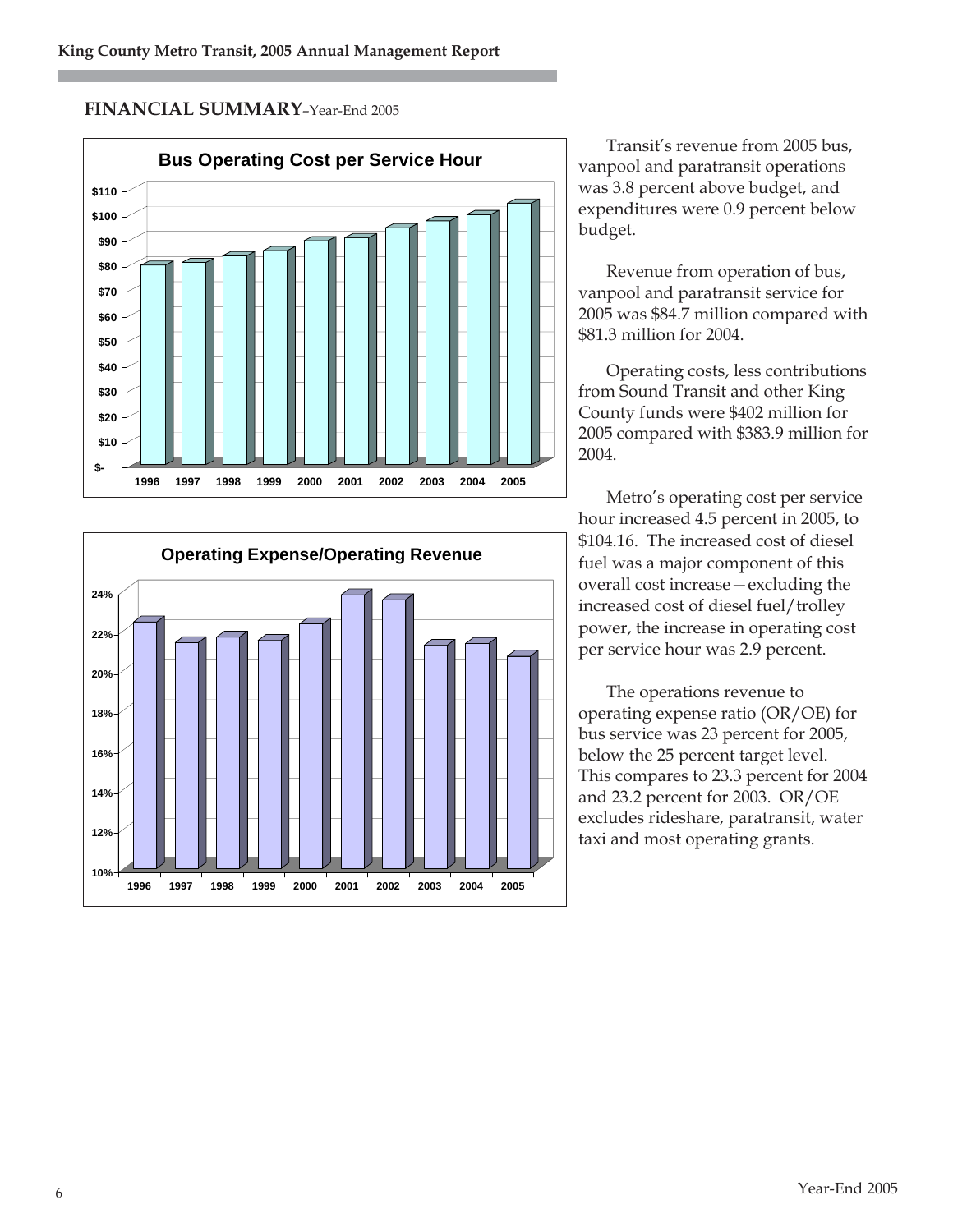# **CAPITAL PROGRAM HIGHLIGHTS**

*Overview.* During 2005, \$70 million was spent on capital projects. Expenses were incurred by 67 appropriated projects. The two largest expenses were for facilities completed in 2006. \$15.2 million was spent on a 1,000-space, 5-story parking garage at Issaquah Highlands, which opened on schedule in February 2006. \$6.1 million was spent on a replacement Communications Center building completed in April 2006, which will house both King County Metro and Sound Transit control center staff.

In the current financial plan, Capital Improvement Project (CIP) expenditures were projected to be \$78.2 million, when adjusted for planned underexpenditures. This is \$49 million lower than capital expenditures planned for the 2005 budget in late 2004. This is primarily due to shifts in the timing of expense, although it also reflects lower costs for the Redondo Heights Park-and-Ride and low-floor hybrid buses.



The planned to actual "accomplishment rate" was 89.5 percent, which is consistent with the range achieved in previous years. Projects with the largest underexpenditures were Transit Asset Management Program and Operating Facilities Improvements, due to schedule delays; Trolley bus/Breda conversion, which slowed the rate of conversion while studying power issues, and the Burien Transit Center, due to delays in land acquisition. The Burien Transit Center and some other underexpended projects were funded by grant revenue, so lower expenses were matched

by lower than planned revenues. Total grant revenue was \$73.2 million compared to \$90.7 million projected. Grant revenue was higher than total expense because \$58 million was reimbursed for prior year articulated, hybrid bus expenses.

#### *Passenger Facilities*

- · Opened the 700-stall, Redondo Heights Park-and-Ride lot in May. This surface lot is located in the Federal Way area.
- · Completed 217 bus stop improvement projects, including shelters, benches and ADA accessibility upgrades.
- · Executed a contract for solar shelter lighting to install internal solar lighting in downtown Seattle and Martin Luther King Way shelters. Sixteen shelters were installed with internal solar lighting by year-end.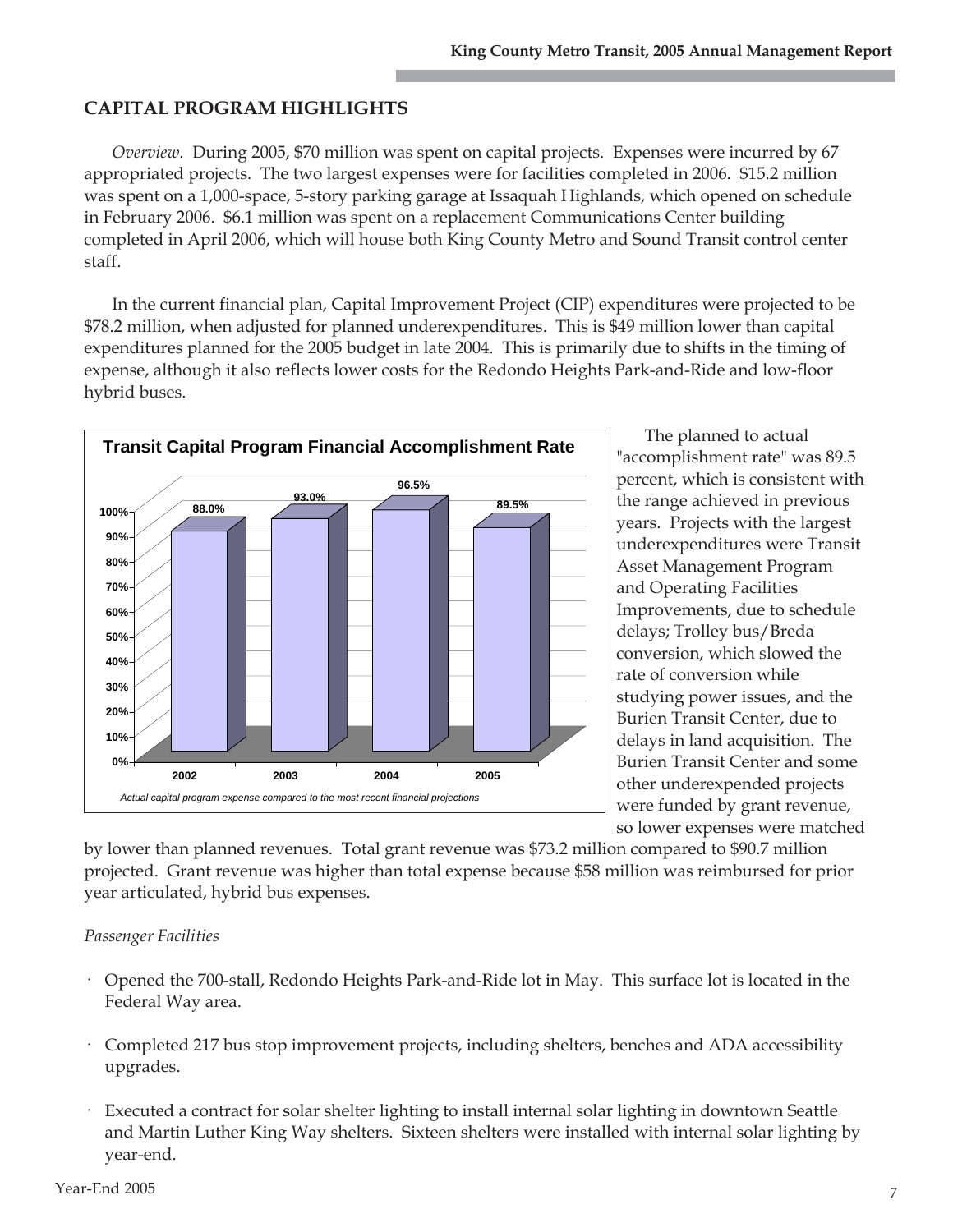· Worked with the City of Seattle to complete bus zone and street improvements prior to temporarily closing the Downtown Seattle Transit Tunnel in September 2005.

# *Operating Facilities*

- · Assessed alternative sites and developed conceptual design requirements for a replacement Waterfront Streetcar maintenance facility. Signed a letter of intent to enter into an agreement to construct a new maintenance facility as part of a joint use facility in Pioneer Square.
- · Completed multiple base improvement projects which included installing bike lockers at Atlantic Central Maintenance, adding a paint dry booth at South Facilities and assessing implementation of exterior fall protection on existing operating base facilities.
- · Implemented an Access Control System at the new Atlantic/Central Employee parking garage to provide a secure, controlled environment.
- · Added parking for 50 buses by improving the Ryerson Base bus parking lot.
- · Occupied a new Power Distribution Headquarters building in July, replacing a 1947 building and providing a safer and more efficient facility.
- · Awarded construction contracts for the Atlantic/Central Base Expansion project. Work includes adding 100 bus parking spaces, rebuilding portions of Sixth Avenue South, constructing a tire shop, a steam cleaning bay and a covered fuel service lane, and remodeling existing space. A significant portion of the street improvements was completed during the year, and enough work was done on the bus parking area to add 40 interim spaces.

#### *Asset Replacement*

- · Completed numerous replacement projects as part of the Transit Asset Maintenance Program: Upgraded pavement at Bear Creek and Houghton park-and-rides, Bellevue and East Base employee parking lot and Aurora Village Transit Center; refurbished 210 shelters, a 19 percent increase over 2004; awarded a contract to replace the roof at South Facilities Maintenance building.
- · Replaced 56 non-revenue vehicles that met or exceeded replacement criteria.
- · Replaced 121 personal computers, 17 laptops, and 52 printers that had reached the end of their standard life and/or could no longer meet business needs. Replaced components in computers used for Paratransit dispatch and interactive voice response systems and purchased a replacement tape library system for data backup and recovery.

#### *Fleet*

- · Converted 20 Breda dual mode buses to trolley only power, maximizing the life of these coaches and allowing replacement of high maintenance, articulated trolleys.
- · Purchased 13 replacement ACCESS vans, replacing 6 year-old vehicles.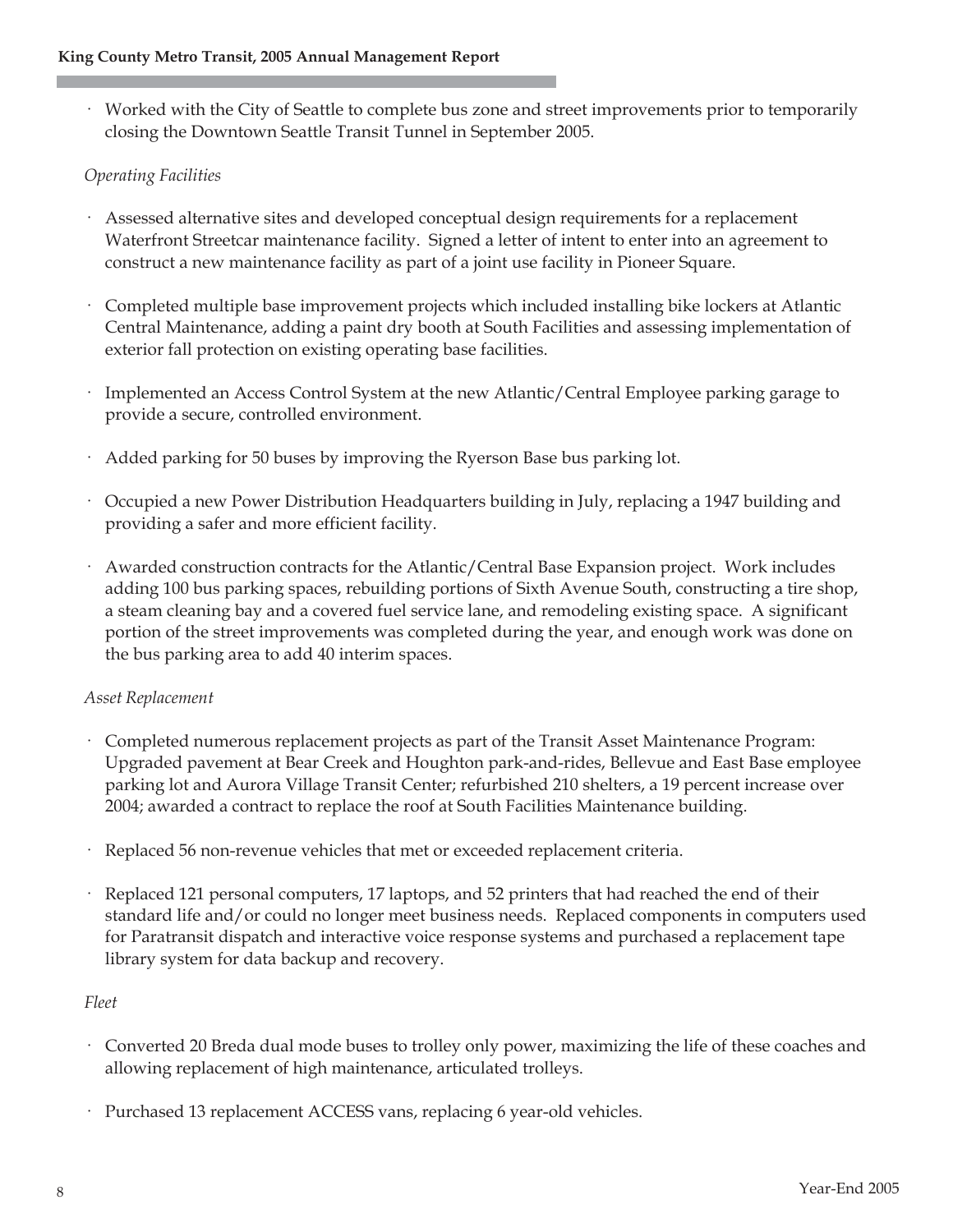- · Purchased 153 replacement vanpool vans, replacing 6 year-old vehicles.
- · Acquired a Mobile Command and Communication Vehicle for emergency use.

#### *Other*

- · Implemented new, replacements or modifications to four Information Systems during the year. A replacement Customer Comments System, a replacement Stop Information System and a new electronic document management system for personnel records were completed in 2005. The Stop Information System integrated scheduling and geographic data and provides better quality and more accessible data than the two systems it replaced. The Rideshare Online application was expanded to include nine transit agencies throughout the state of Washington.
- · Upgraded the revenue fleet maintenance computer system to a web-based application. During the year, ACCESS vehicles began using this application for vehicle maintenance. Vanpool and Sound Transit Link will use this system in the future.
- · Completed design of the Regional Fare Coordination Project (Smart Card) and began prototype equipment installation in preparation for a beta test.
- · Selected a vendor for replacement of the Transit Radio System and began contract negotiations.
- · Continued efforts to improve transit speed and reliability by working with jurisdictions throughout King County. Signed an interagency agreement with Bothell for SR 522/96th Avenue bus stops, sidewalks, transit signal priority and business access and transit lanes (BAT). Cooperated with the City of Seattle on street and zone improvements related to tunnel closure along Third Avenue. Installed a new system of Transit Signal Priority at South Bellevue Park-and-Ride, which resulted in one-minute travel time savings for southbound coaches. Substantially completed the Lake City Way project, which included adding a northbound transit lane between Northgate Way and Northeast 123rd and between Northeast 30th and Northeast 35th.
- Relocated trolley overhead wire for Pine Street and Beacon Hill and the south Central Business district in preparation for tunnel closure.
- · Completed trolley modifications to the former Route 7 that allowed that route to be split into two parts to improve schedule performance.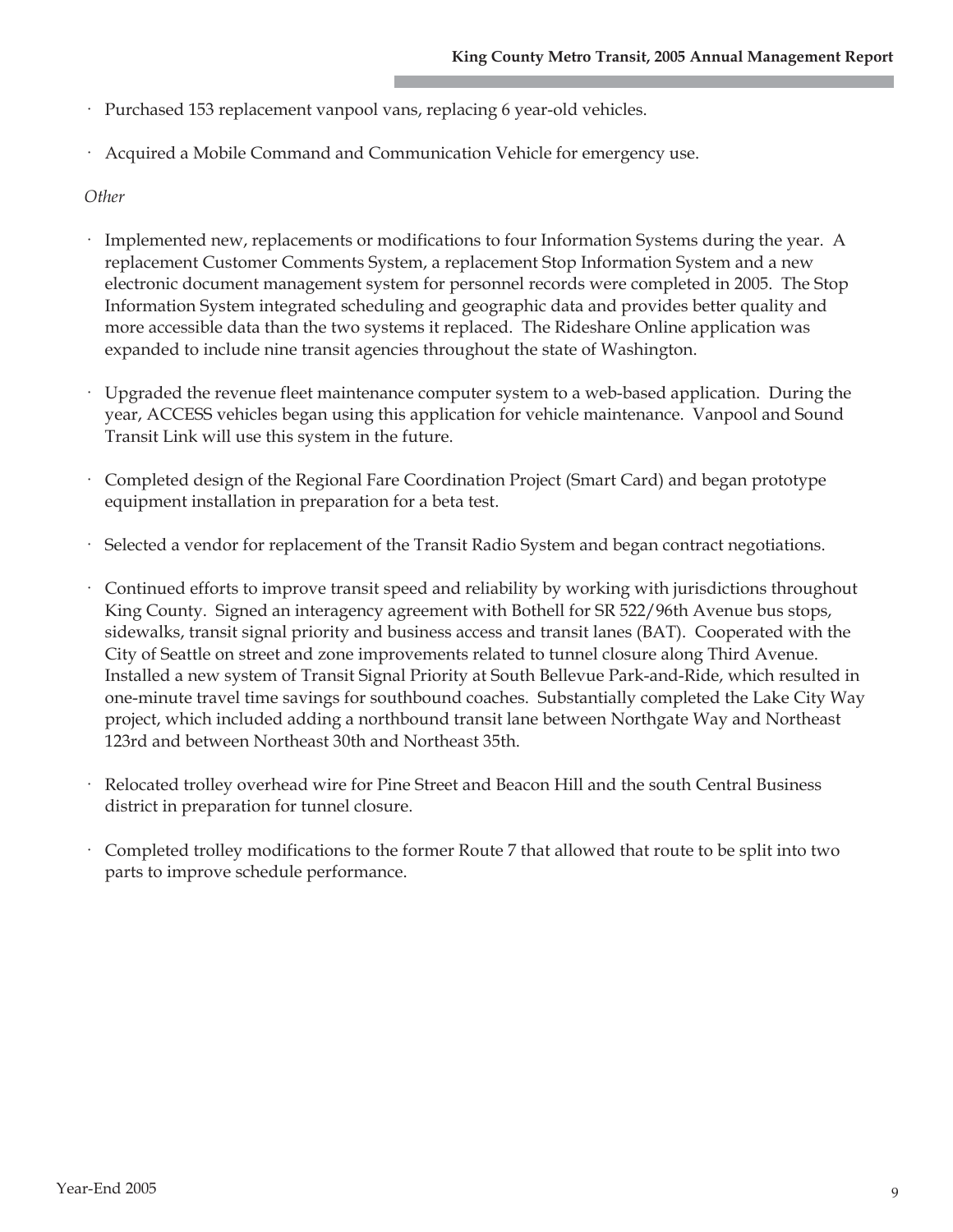| PUBLIC TRANSPORTATION FUND REVENUES - Year-End 2005                                                                                                                                                                                                                                                                                                                                                                                                                                                                                                                                                                             |                 |                      |                                 |                       |               |                               |  |
|---------------------------------------------------------------------------------------------------------------------------------------------------------------------------------------------------------------------------------------------------------------------------------------------------------------------------------------------------------------------------------------------------------------------------------------------------------------------------------------------------------------------------------------------------------------------------------------------------------------------------------|-----------------|----------------------|---------------------------------|-----------------------|---------------|-------------------------------|--|
|                                                                                                                                                                                                                                                                                                                                                                                                                                                                                                                                                                                                                                 |                 |                      | Public Transportation Sub-Funds |                       |               |                               |  |
| Source                                                                                                                                                                                                                                                                                                                                                                                                                                                                                                                                                                                                                          | Operating       | Capital <sup>1</sup> | Revenue Fleet<br>Replacement    | Cross Border<br>Lease | <b>TOTAL</b>  | 2005 Adopted<br><b>Budget</b> |  |
| Operations                                                                                                                                                                                                                                                                                                                                                                                                                                                                                                                                                                                                                      |                 |                      |                                 |                       |               |                               |  |
|                                                                                                                                                                                                                                                                                                                                                                                                                                                                                                                                                                                                                                 |                 |                      |                                 |                       | \$26,990,901  |                               |  |
| Passes                                                                                                                                                                                                                                                                                                                                                                                                                                                                                                                                                                                                                          |                 |                      |                                 |                       | \$45,158,670  |                               |  |
| Other <sup>2</sup> .                                                                                                                                                                                                                                                                                                                                                                                                                                                                                                                                                                                                            |                 | \$50,000             |                                 |                       | \$8,206,461   |                               |  |
| Subtotal Transit Operations  \$80,306,032                                                                                                                                                                                                                                                                                                                                                                                                                                                                                                                                                                                       |                 | \$50,000             |                                 |                       | \$80,356,032  |                               |  |
|                                                                                                                                                                                                                                                                                                                                                                                                                                                                                                                                                                                                                                 |                 | \$1,814,039          |                                 |                       | \$5,592,819   |                               |  |
|                                                                                                                                                                                                                                                                                                                                                                                                                                                                                                                                                                                                                                 |                 |                      |                                 |                       | \$581,018     |                               |  |
|                                                                                                                                                                                                                                                                                                                                                                                                                                                                                                                                                                                                                                 |                 | \$1,864,039          |                                 |                       | \$86,529,869  | \$85,211,809                  |  |
| Non-Operations                                                                                                                                                                                                                                                                                                                                                                                                                                                                                                                                                                                                                  |                 |                      |                                 |                       |               |                               |  |
|                                                                                                                                                                                                                                                                                                                                                                                                                                                                                                                                                                                                                                 |                 | \$27,652,445         | \$56,227,908                    |                       | \$335,521,413 | \$321,876,533                 |  |
| Grants <sup>3</sup> .                                                                                                                                                                                                                                                                                                                                                                                                                                                                                                                                                                                                           |                 | \$73,230,461         | \$7,334,651                     |                       | \$86,799,100  | \$128,122,743                 |  |
|                                                                                                                                                                                                                                                                                                                                                                                                                                                                                                                                                                                                                                 |                 |                      |                                 |                       | \$1,342,528   | \$1,718,657                   |  |
| Sound Transit Service Contributions <sup>5</sup> \$29,349,496                                                                                                                                                                                                                                                                                                                                                                                                                                                                                                                                                                   |                 | \$5,022,254          |                                 |                       | \$34,371,750  | \$32,992,274                  |  |
|                                                                                                                                                                                                                                                                                                                                                                                                                                                                                                                                                                                                                                 | $ $ \$2,171,646 | \$11,252,977         | \$364,187                       | \$237,034             | \$14,025,844  | \$26,143,917                  |  |
|                                                                                                                                                                                                                                                                                                                                                                                                                                                                                                                                                                                                                                 |                 | \$117,158,137        | \$63,926,746                    | \$237,034             | \$472,060,635 | \$503,263,649                 |  |
| THROUGH YEAR-END 2005  \$375,404,548<br>TOTAL REVENUE                                                                                                                                                                                                                                                                                                                                                                                                                                                                                                                                                                           |                 | \$119,022,176        | \$63,926,746                    | \$237,034             | \$558,590,504 | \$588,475,458                 |  |
| TOTAL REVENUE                                                                                                                                                                                                                                                                                                                                                                                                                                                                                                                                                                                                                   |                 |                      |                                 |                       | \$541,479,900 |                               |  |
| <sup>3</sup> Grant reimbursements are subject to expenditures on eligible projects. Under expenditures in these projects result in less revenue being recognized.<br>Payment by Roads, Fleet and Airport funds for services directly supporting their functions rather than King County Metro public transportation.<br><sup>5</sup> Payment by Sound Transit for services directly supporting their functions.<br>Investment income and other miscellaneous, non-operations revenue.<br><sup>2</sup> Contract service, Ride Free Area and transit advertising income.<br><sup>1</sup> Capital Fund and Bond Fund are combined. |                 |                      |                                 |                       |               |                               |  |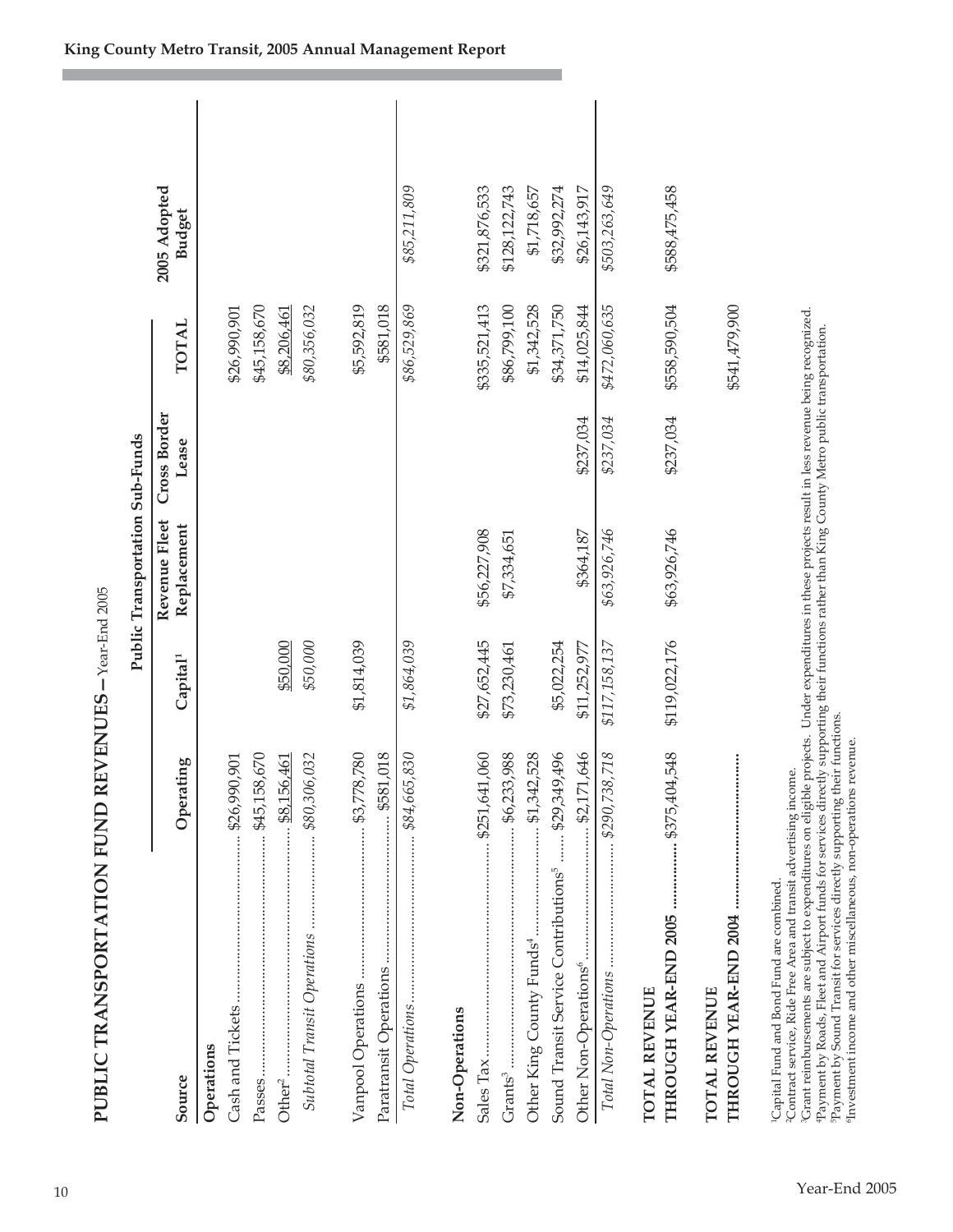|                                                                                                                                                                                                     |                   | 2005 Annual       |  |
|-----------------------------------------------------------------------------------------------------------------------------------------------------------------------------------------------------|-------------------|-------------------|--|
|                                                                                                                                                                                                     | 2005 Expenditures | <b>Budget</b>     |  |
| <b>Transit Division</b>                                                                                                                                                                             |                   |                   |  |
| General Manager                                                                                                                                                                                     | \$15,025,348      |                   |  |
| Transit Overhead/Direct Charges                                                                                                                                                                     | \$38,078,667      |                   |  |
| <b>Transit Operations</b>                                                                                                                                                                           | \$180,872,046     |                   |  |
| Paratransit/Rideshare                                                                                                                                                                               | \$44,235,780      |                   |  |
| Vanpool Operations                                                                                                                                                                                  | \$2,872,561       |                   |  |
| Vehicle Maintenance                                                                                                                                                                                 | \$67,655,536      |                   |  |
| Power and Facilities                                                                                                                                                                                | \$24,225,606      |                   |  |
| Service Development                                                                                                                                                                                 | \$13,743,115      |                   |  |
| Management Information and Transit Technology                                                                                                                                                       | \$4,966,898       |                   |  |
| Sales and Customer Services                                                                                                                                                                         | \$12,809,842      |                   |  |
| Design and Construction                                                                                                                                                                             | \$1,594,560       |                   |  |
| Diesel Fuel/Trolley Power                                                                                                                                                                           | \$21,954,023      |                   |  |
| Total Transit Division <sup>1</sup>                                                                                                                                                                 | \$428,033,982     | \$431,957,411     |  |
| <b>Other Department of Transportation</b>                                                                                                                                                           |                   |                   |  |
| Transportation Administration Division <sup>2</sup>                                                                                                                                                 | \$4,671,421       | \$4,843,533       |  |
| 2005 Transportation Operating Sub-Fund Total                                                                                                                                                        | \$432,705,403     | \$436,800,944     |  |
| Less: Planned Under-Expenditures                                                                                                                                                                    | \$0               | ( \$3,601,009)    |  |
| Net Planned Expenditures                                                                                                                                                                            | \$432,705,403     | \$433,199,935     |  |
| Less: 2005 Sound Transit Contracted Services                                                                                                                                                        | $(\$29,349,496)$  |                   |  |
| 2005 Support of Other King County Funds/non-Transit                                                                                                                                                 |                   |                   |  |
| Grants                                                                                                                                                                                              | (\$1,342,528)     | $($ \$30,753,571) |  |
| 2005 Transportation Operating Sub-Fund Total Expense,                                                                                                                                               |                   |                   |  |
| Net of Expenditures in Support of Other Funds                                                                                                                                                       | \$402,013,379     | \$402,446,364     |  |
|                                                                                                                                                                                                     |                   |                   |  |
| 2004 Transportation Operating Sub-Fund Total Expense,                                                                                                                                               |                   |                   |  |
| Net of Expenditures in Support of Other Funds                                                                                                                                                       | \$383,899,455     |                   |  |
| $\mathbf{10}$ $\mathbf{10}$ $\mathbf{10}$ $\mathbf{11}$ $\mathbf{11}$ $\mathbf{12}$ $\mathbf{13}$ $\mathbf{14}$ $\mathbf{15}$ $\mathbf{16}$ $\mathbf{17}$ $\mathbf{18}$ $\mathbf{19}$ $\mathbf{19}$ |                   |                   |  |

#### **PUBLIC TRANSPORTATION OPERATING SUB-FUND EXPENDITURES**—Year-End 2005

1 Sound Transit contributions reimburse a portion of these expenditures. 2 Roads, Fleet and Airport contributions reimburse a portion of these expenditures.

# **PUBLIC TRANSPORTATION CAPITAL SUB-FUND EXPENDITURES**—Year-End 2005

|                                                                  | 2005 Expenditures | 2005 Annual<br>Projected Expense <sup>1</sup> |  |
|------------------------------------------------------------------|-------------------|-----------------------------------------------|--|
|                                                                  |                   | \$1,098,006                                   |  |
|                                                                  |                   | \$12,343,695                                  |  |
|                                                                  |                   | \$18,552,408                                  |  |
|                                                                  |                   | \$29,594,979                                  |  |
|                                                                  |                   | \$29,427,159                                  |  |
|                                                                  |                   | \$7,620,863                                   |  |
|                                                                  |                   | \$1,974,288                                   |  |
|                                                                  |                   | \$13,756,485                                  |  |
|                                                                  |                   | \$17,192,952                                  |  |
|                                                                  |                   | \$3,396,755                                   |  |
| Total Transportation Capital Sub-Fund Expenditures  \$69,949,930 |                   | \$134,957,590                                 |  |
|                                                                  |                   | $(\$7,768,655)$                               |  |
| Net Planned Public Transportation Capital Sub-Fund               |                   |                                               |  |
|                                                                  |                   | \$127,188,935                                 |  |

1 2005 adopted cash flow; excludes leases.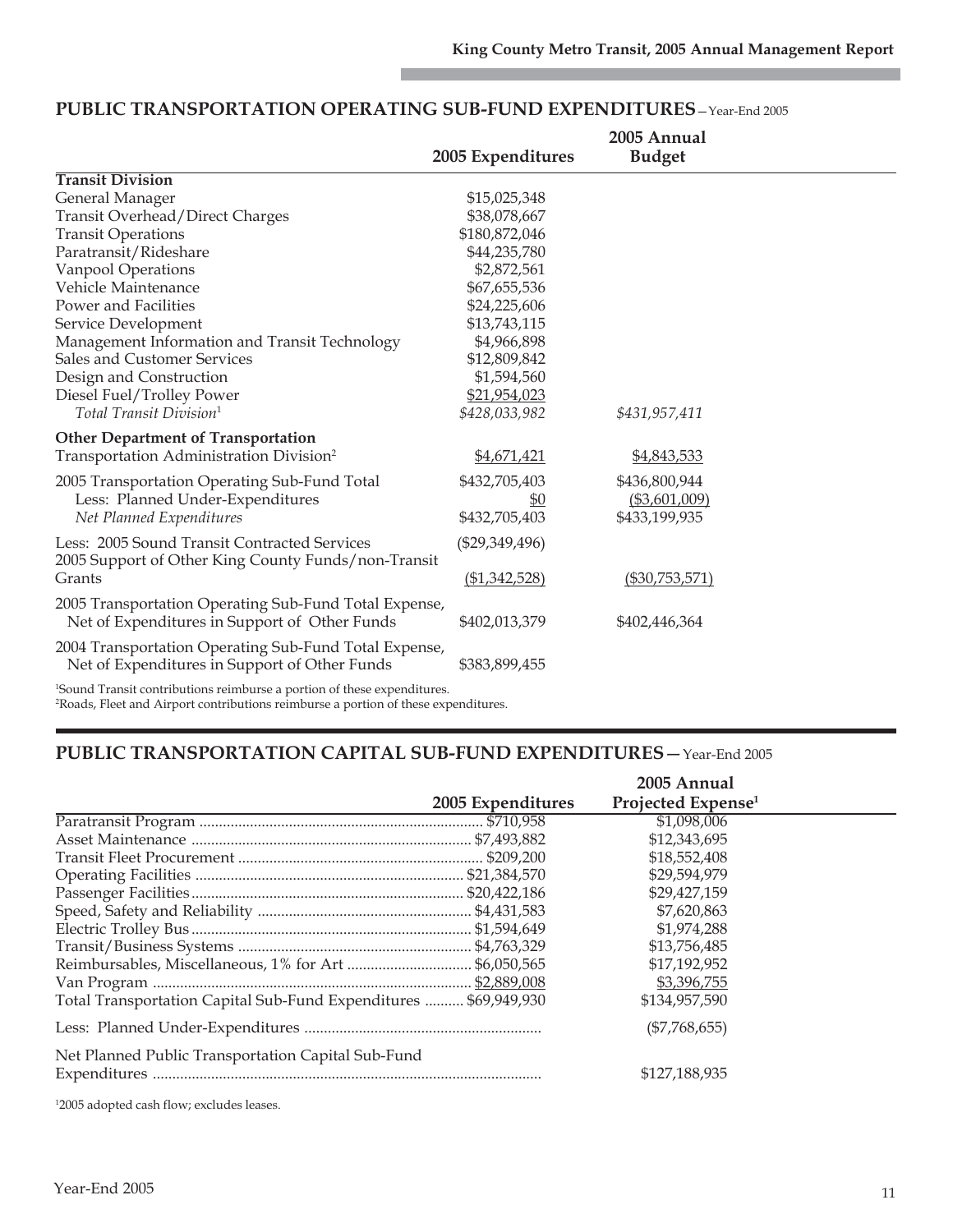#### **TRANSIT STATISTICS**—Year-End 2005

| <b>Excludes Vanpool and Paratransit</b>                             | 2005 | 2004          |  |
|---------------------------------------------------------------------|------|---------------|--|
| Transit System Including Metro and Sound Transit                    |      |               |  |
|                                                                     |      | 99,439,679    |  |
|                                                                     |      | 3,528,739     |  |
|                                                                     |      | 72,498        |  |
|                                                                     |      | 3,601,238     |  |
|                                                                     |      | 47,066,476    |  |
|                                                                     |      | 27.6          |  |
|                                                                     |      | 2.10          |  |
|                                                                     |      | 3,903         |  |
| Passenger Accidents/Million Service Miles  6.1                      |      | 5.8           |  |
| Traffic Accidents/Million Service Miles  33.7                       |      | 32.1          |  |
| Preventable Accidents as a % of Total Accidents  26.7%              |      | 25.1%         |  |
| Preventable Accidents per Million Service Miles 10.6                |      | 9.5           |  |
|                                                                     |      | 80%           |  |
| Metro Transit Only                                                  |      |               |  |
|                                                                     |      | 94,198,574    |  |
|                                                                     |      | 3,265,010     |  |
|                                                                     |      | 72,498        |  |
|                                                                     |      | 3,337,509     |  |
|                                                                     |      | 42,408,669    |  |
|                                                                     |      | 28.2          |  |
| Boardings <sup>5</sup> /Platform Mile  2.25                         |      | 2.21          |  |
| Bus Operations Revenue $\dots \dots \dots \dots \dots$ \$80,306,032 |      | \$77,425,665  |  |
| Bus Operations Revenue <sup>6</sup> /Boarding \$0.84                |      | \$0.82        |  |
| Bus Operations Revenue <sup>6</sup> /Service Hour  \$23.98          |      | \$23.20       |  |
| Bus Operations Revenue <sup>5,6</sup> /Platform Mile  \$1.90        |      | \$1.82        |  |
| Bus Operating Cost <sup>7</sup> \$348,840,543                       |      | \$332,518,743 |  |
| Bus Operating Cost <sup>7</sup> /Boarding  \$3.64                   |      | \$3.53        |  |
| Bus Operating Cost <sup>7</sup> /Service Hour\$104.16               |      | \$99.63       |  |
| Bus Operating Cost <sup>5,7</sup> /Platform Mile  \$8.18            |      | \$7.76        |  |

<sup>1</sup> Includes all subcontracted service, Waterfront Streetcar and special event services.

<sup>6</sup> Includes all Public Transportation Fund Operating Sub-Fund Operations Revenue, less Vanpool and Paratransit.

<sup>7</sup> Includes all Public Transportation Fund Operating Sub-Fund Expense less contributions from Roads, Fleet, Airport and Sound Transit. Excludes Water Taxi, Vanpool, Rideshare Services and Paratransit operating costs and some operating grants.

<sup>&</sup>lt;sup>2</sup> Technical Note: Metro used different automated passenger counting software in 2004 that showed slightly more passenger boardings than the current software. The ridership numbers reflect the different software, but the growth percentages discussed earlier have been adjusted to account for these differences.)

 $^3$  Includes all coach revenue (in service), deadhead and layover hours; excludes subcontracted service.

<sup>4</sup> Includes all coach revenue (in service) and deadhead miles; excludes subcontracted service.

<sup>5</sup> Excludes subcontracted service.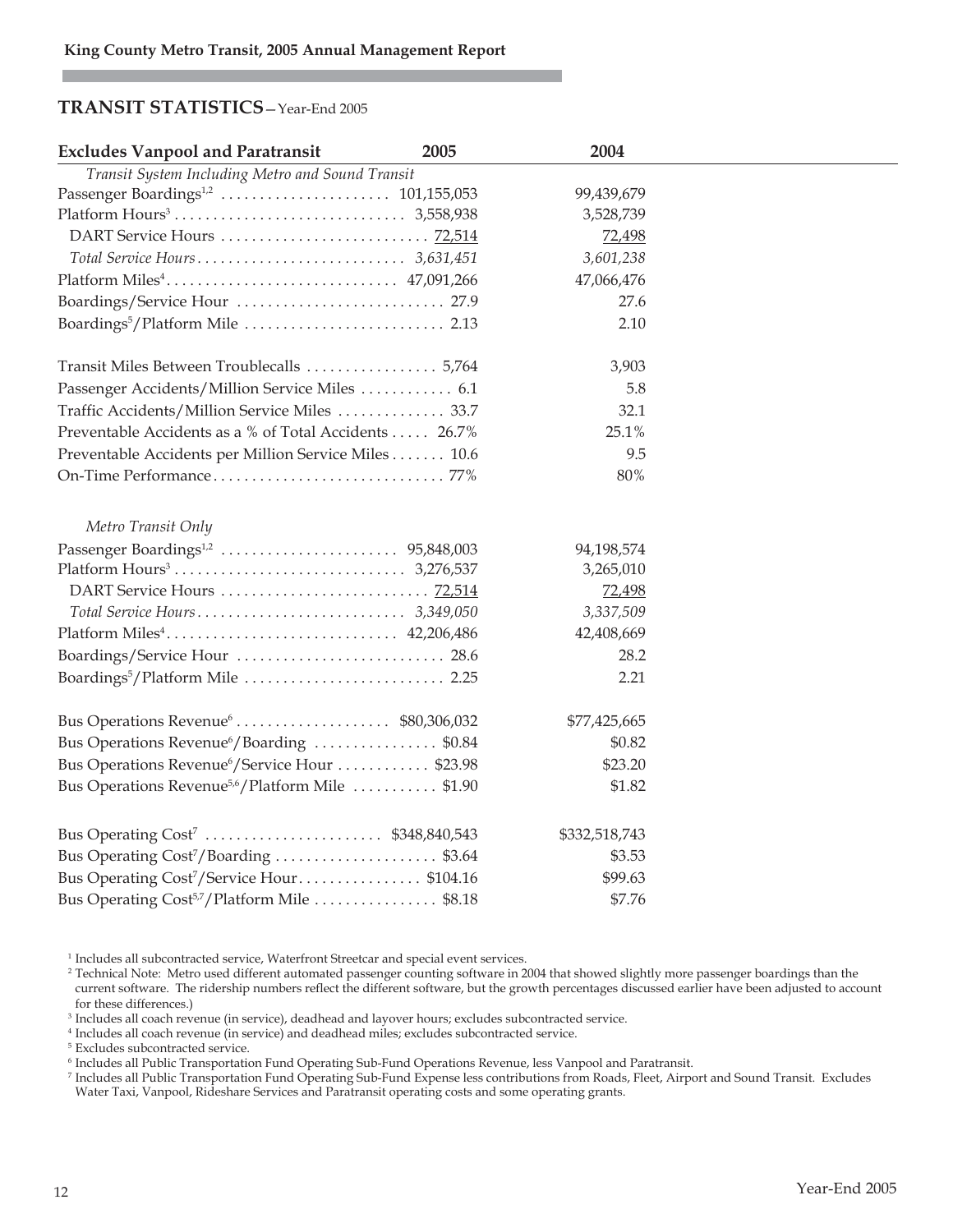### **CUSTOMER SERVICES**—Year-End 2005

| <b>Customer Relations<sup>1</sup></b>                                                                                                          | 2005 | 2004   |  |
|------------------------------------------------------------------------------------------------------------------------------------------------|------|--------|--|
| Customer Assistance Office - The Customer Assistance Office responds to customers presenting commendations,<br>complaints or service requests. |      |        |  |
|                                                                                                                                                |      | 75,397 |  |
|                                                                                                                                                |      | 64,410 |  |
|                                                                                                                                                |      | 85%    |  |
| % Answered Within 2-1/3 Minutes  80%                                                                                                           |      | 80%    |  |
| Email/U. S. Mail Received/In-Person Contacts, etc 9,042                                                                                        |      | 1,676  |  |
|                                                                                                                                                |      | 66,086 |  |
|                                                                                                                                                |      | 77,073 |  |
| <b>Contacts Recorded in the Customer Assistance Tracking System</b>                                                                            |      |        |  |
|                                                                                                                                                |      | 1,753  |  |
|                                                                                                                                                |      | 14,457 |  |
|                                                                                                                                                |      | 145.4  |  |
| Commendations/Million Boardings  19.5                                                                                                          |      | 19.7   |  |

**Rider (RIO)/Bus Time Information—**The Rider Information Office responds to customer inquiries received via direct telephone calls. Automated bus schedule information is provided through Bus-Time telephone calls, Metro Online sessions and Online Trip Planner visits.

| 1,285,514                                                          |
|--------------------------------------------------------------------|
| 745,857<br>Incoming Customer Calls Answered (w/o Bus-Time) 773,818 |
| Percent Answered Within 2-1/3 Minutes  64%<br>71%                  |
| 352,707                                                            |
| 1,098,564                                                          |
| 85%                                                                |
| 2,437,993                                                          |
| 4,335,485                                                          |
| 6,773,478                                                          |
| 7,872,042                                                          |
|                                                                    |

**Ridematch Services—**King County Metro Transit provides regional computerized matching services to individuals in nine counties wishing to form or join a carpool or vanpool. Contacts are made by telephone, mail and through Metro's RideshareOnline.com Internet service. Metro also provides customized carpool and vanpool services to King County employers.

| Rideshare Online Home Page Visits 251,124 | 165.423 |
|-------------------------------------------|---------|
| Rideshare Online Logon Sessions 78,394    | 59.756  |
|                                           | 11.464  |
|                                           | 9.098   |

<sup>1</sup> Includes contacts regarding Sound Transit service.

<sup>2</sup> Service Request: The customer requested an adjustment or change in service.

<sup>3</sup> Complaint: The customer expressed dissatisfaction or discontent with the service received or with an incident that occurred.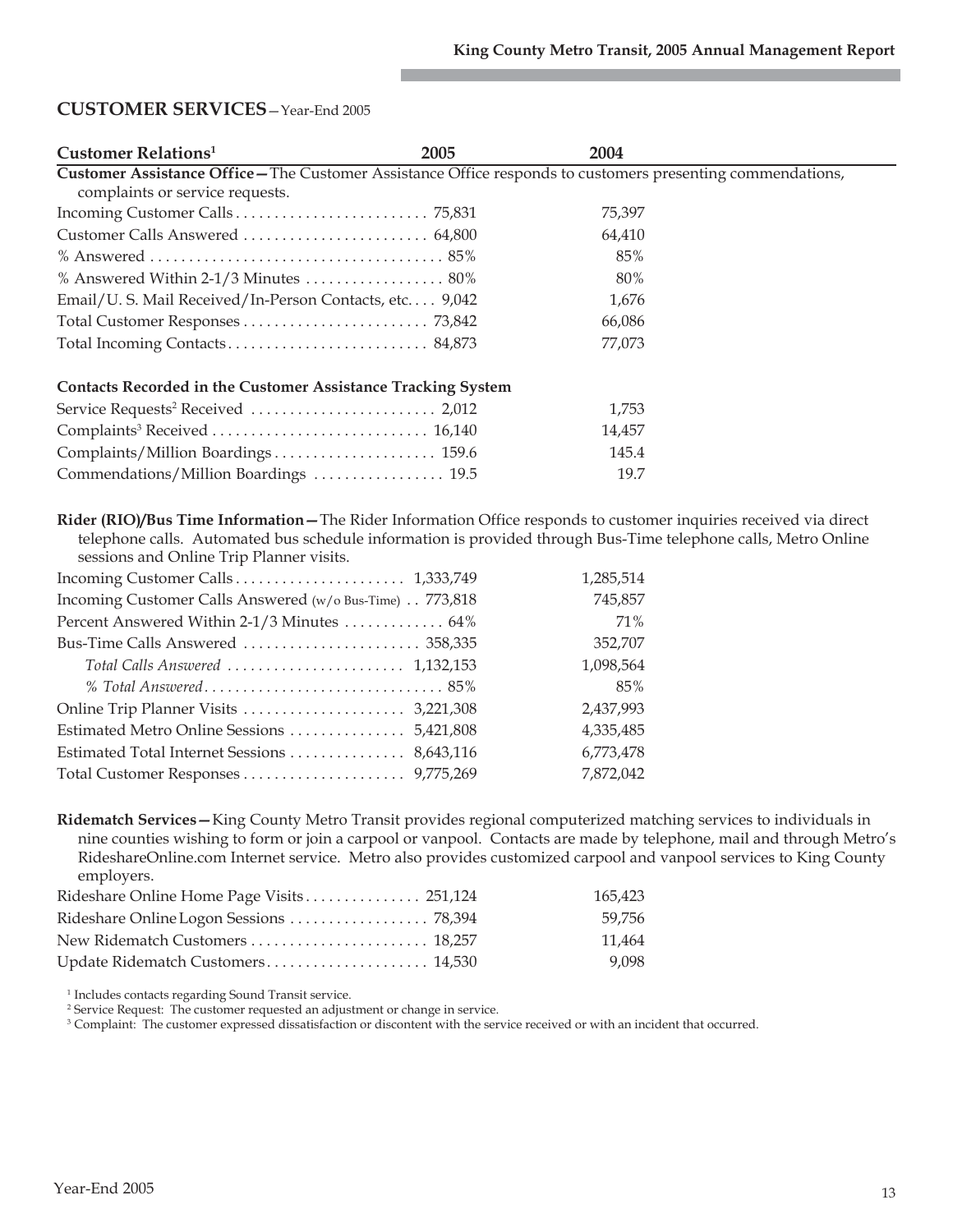#### **PARATRANSIT SERVICES**—Year-End 2005

Transportation for people with disabilities and low-income seniors through either the ADA Paratransit Program or the Paratransit OPTIONS Program. Services include a taxi subsidy using scrip and the ACCESS Transportation Van Service.

| 2005                                                     | 2004         |  |
|----------------------------------------------------------|--------------|--|
| <b>Service Provided</b>                                  |              |  |
|                                                          | 1,062,091    |  |
|                                                          | 50,314       |  |
|                                                          | 1,112,405    |  |
| <b>Service Revenue</b>                                   |              |  |
|                                                          | \$368,955    |  |
|                                                          | \$257,401    |  |
|                                                          | \$626,356    |  |
| <b>Service Cost</b>                                      |              |  |
| ACCESS Direct Operating Cost \$35,742,571                | \$33,075,125 |  |
|                                                          | \$388,582    |  |
| Total Direct Operating Cost  \$36,112,381                | \$33,463,707 |  |
|                                                          | \$5,162,955  |  |
|                                                          | \$38,626,662 |  |
| <b>Paratransit Statistics</b>                            |              |  |
| Adjusted Direct Operating Cost/ACCESS Psgr Ride  \$32.91 | \$31.78      |  |
| Adjusted Direct Operating Cost/Taxi Psgr Ride  \$8.18    | \$7.39       |  |
|                                                          | 1.66         |  |
|                                                          | 412,644      |  |
|                                                          | 98%          |  |
|                                                          | 100%         |  |

1 Total Operations Revenue does not include revenue from Regional Reduced Fare Passes, tickets or passengers transferring to or from regular bus service.

2 Metro share of total cost. Customer pays a like amount.

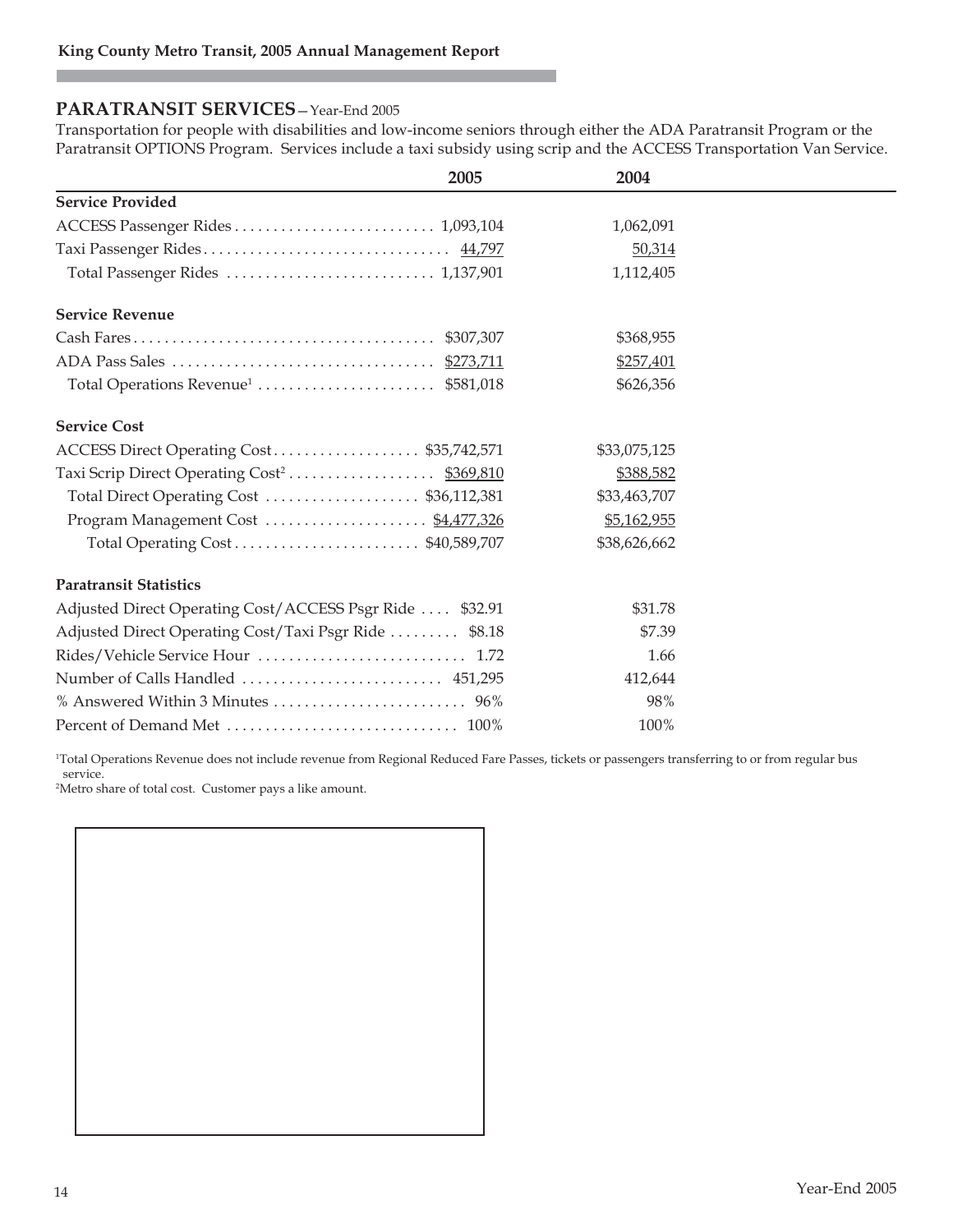#### **DART SERVICE**—Year-End 2005

DART is demand responsive transit service operated for the general public by private contractors. Reported in total transit passenger boardings.

| 2005 | 2004        |  |
|------|-------------|--|
|      | 665.023     |  |
|      | 72.498      |  |
|      | \$154.348   |  |
|      | \$3,535,058 |  |
|      | \$5.32      |  |

1 Estimate using daily head counts includes route 773 operated May through September to support the Water Taxi. 2 Includes only cash fares.

### **VANPOOL SERVICES**—Year-End 2005

| 2005                                                  | 2004        |  |
|-------------------------------------------------------|-------------|--|
| <b>Service Provided</b>                               |             |  |
| Passenger Trips (Survey Based)  1,795,611             | 1,688,996   |  |
|                                                       | 662         |  |
| Vanpool Vans Available for Groups  14                 | 10          |  |
| Service Revenue                                       |             |  |
| Operating Revenue <sup>1</sup> \$3,778,780            | \$3,259,433 |  |
| <b>Service Cost</b>                                   |             |  |
|                                                       | \$2,611,230 |  |
| Direct Program Management Cost  \$1,434,415           | \$1,436,099 |  |
|                                                       | \$4,047,329 |  |
| <b>Vanpool Statistics</b>                             |             |  |
|                                                       | 8,944,023   |  |
| Direct Operating Cost/Mile\$0.31                      | \$0.29      |  |
| Direct Operating Cost/Passenger Trip \$1.60           | \$1.55      |  |
| Operating Revenue <sup>1</sup> /Passenger Trip \$2.10 | \$1.93      |  |

1 Excludes revenue of \$1,814,039 in 2005 and \$1,663,000 in 2004 to support the Vanpool Capital Improvement Program.

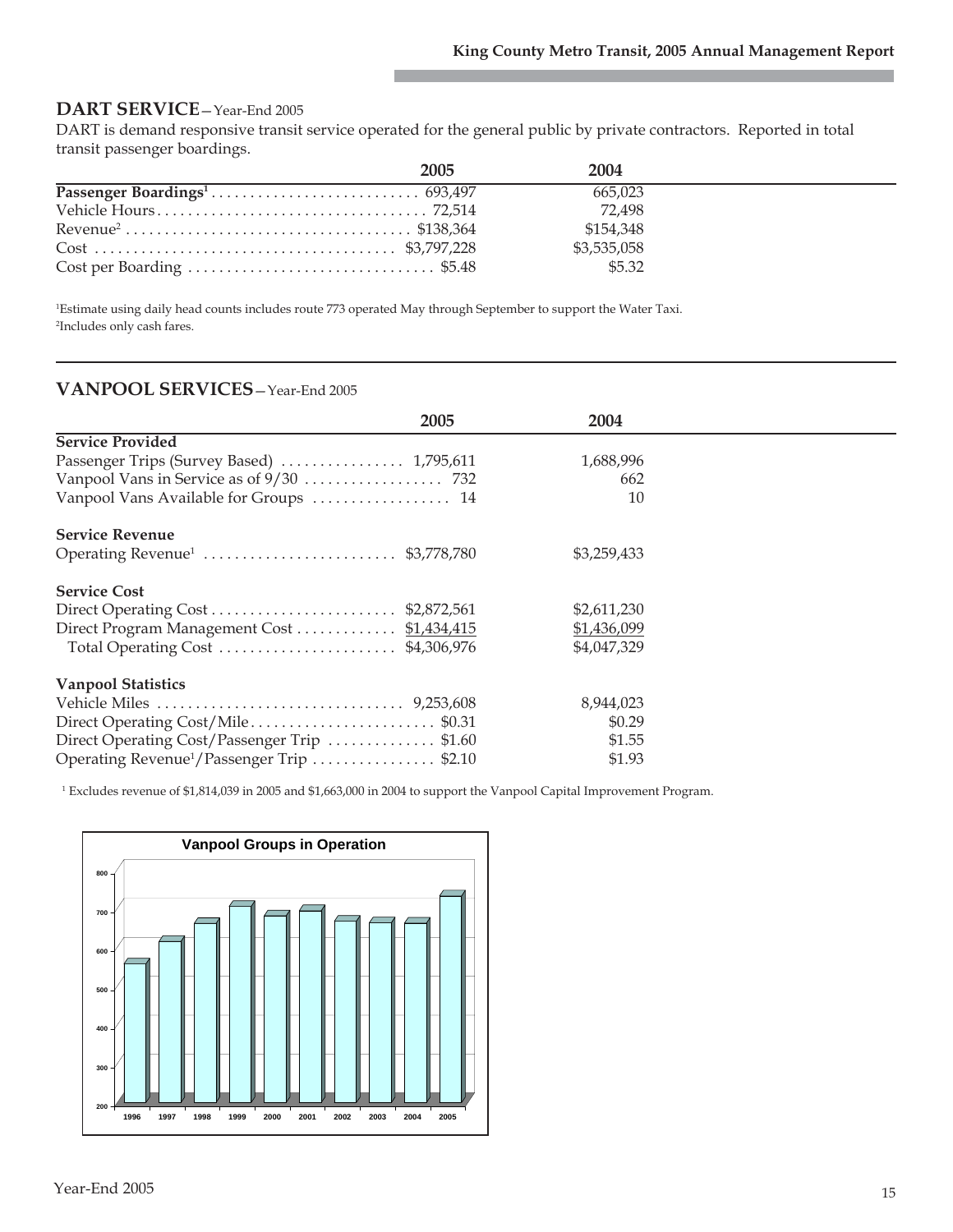## **BENSON WATERFRONT STREETCAR LINE**—Year-End 2005

| 2005 | 2004    |
|------|---------|
|      | 11.263  |
|      | 398,580 |

#### **WATER TAXI**—Year-End 2005

|                                          | 2005 | 2004            |  |
|------------------------------------------|------|-----------------|--|
| Operating Period  May 1-September 30     |      | May 1-October 1 |  |
|                                          |      | 107,662         |  |
|                                          |      | 1,455           |  |
|                                          |      | \$630,258       |  |
| Less: Fares and Other Revenue  \$146,267 |      | \$99,500        |  |
|                                          |      | \$530,758       |  |
|                                          |      | \$5.85          |  |
| *Excludes administration and overhead.   |      |                 |  |

# **OPERATING ENVIRONMENT**—Year-End 2005

|                                                      | 2005 | 2004      |  |
|------------------------------------------------------|------|-----------|--|
|                                                      |      | 194.7     |  |
| Avg. Regular, Unleaded Gas Price <sup>2</sup> \$2.36 |      | \$2.00    |  |
|                                                      |      | 1,120,200 |  |

<sup>1</sup> Annual average Consumer Price Index for Seattle-Tacoma-Bremerton CSMA (1982-84=100).

<sup>2</sup> Annual average, Seattle market, in 2005 dollars.

<sup>3</sup> Washington State Employment Security Department, King County, annual average.

# **METRO TRANSIT EMPLOYEE INFORMATION**—as of December 31, 2005

|                                               | <b>Number of Employees</b> | <b>Budgeted Full-Time</b> |  |
|-----------------------------------------------|----------------------------|---------------------------|--|
|                                               | (Head Count) $1$           | <b>Equivalents (FTEs)</b> |  |
| Transit General Manager <sup>2</sup>          | 49                         | 49.50                     |  |
| <b>Transit Operations</b>                     | 214                        | 2,319.72                  |  |
| Operators                                     | 2,843                      | 2,104.41                  |  |
| Full Time<br>1,920<br>(head count)            |                            |                           |  |
| Part Time<br>923<br>(head count)              |                            |                           |  |
| Vehicle Maintenance                           | 676                        | 707.46                    |  |
| Power and Facilities                          | 246                        | 274.85                    |  |
| Service Development                           | 80                         | 82.85                     |  |
| Management Information and Transit Technology | 66                         | 66.44                     |  |
| Sales and Customer Services                   | 130                        | 127.45                    |  |
| Design and Construction                       | 91                         | 84.00                     |  |
| Rideshare and Paratransit                     | 62                         | 64.42                     |  |
| Total                                         | 4,243                      | 3,776.69                  |  |

<sup>1</sup> Includes regular and term-limited employees

<sup>2</sup> Includes Safety, Security and Transit Human Resources

NOTE: Does not include local police officers working intermittently as Transit police.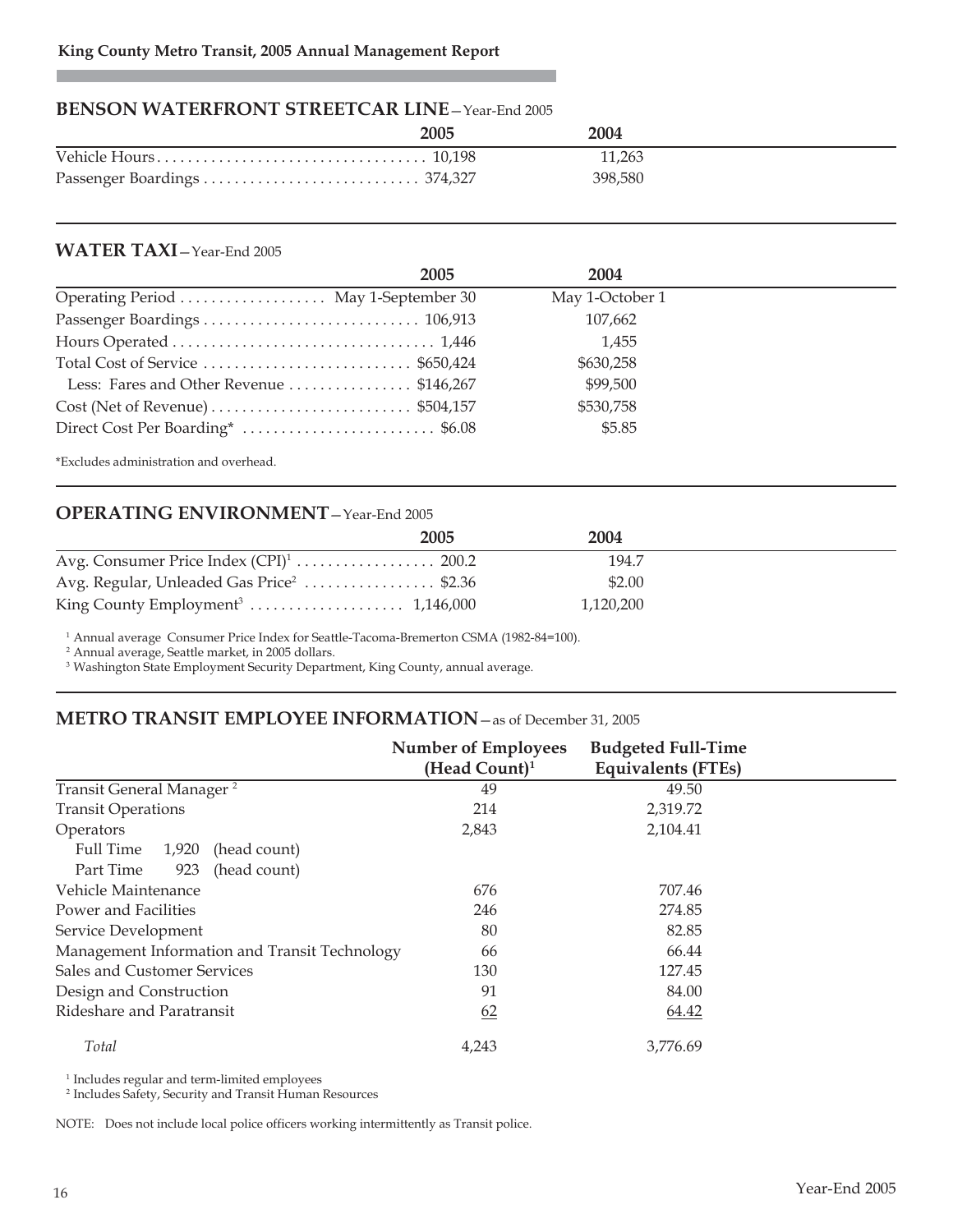| TRANSIT FLEET INFORMATION - as of December 31, 2005                                     |  |
|-----------------------------------------------------------------------------------------|--|
| <b>Service Fleet (Active)</b><br>(100% of active fleet is accessible)                   |  |
| $(1,058$ gas/diesel, 138 trolley, 215 hybrid)                                           |  |
|                                                                                         |  |
|                                                                                         |  |
| (100% of routes are accessible)                                                         |  |
| <b>Bus Fleet</b>                                                                        |  |
| <b>Metro Transit</b>                                                                    |  |
|                                                                                         |  |
|                                                                                         |  |
|                                                                                         |  |
|                                                                                         |  |
|                                                                                         |  |
|                                                                                         |  |
|                                                                                         |  |
| <b>Sound Transit</b>                                                                    |  |
|                                                                                         |  |
|                                                                                         |  |
|                                                                                         |  |
|                                                                                         |  |
|                                                                                         |  |
|                                                                                         |  |
|                                                                                         |  |
|                                                                                         |  |
| Total Revenue Vehicles  1,536                                                           |  |
|                                                                                         |  |
| Estimated Active Fleet Age (Average In Years)  6.0                                      |  |
|                                                                                         |  |
| Coaches In Service (includes subcontracted DART service)                                |  |
| Maximum Weekday Coaches  1,184                                                          |  |
| Noontime Weekday Coaches 532                                                            |  |
| Maximum Saturday Coaches 454                                                            |  |
| Maximum Sunday Coaches  325                                                             |  |
| Average System Spare Ratio  20.61%                                                      |  |
|                                                                                         |  |
|                                                                                         |  |
| Scheduled Revenue, Deadhead, Layover Hours as Percentage of Platform Hours <sup>2</sup> |  |
| Scheduled Revenue Hours/Platform Hours 66.53%                                           |  |

| Scheduled Deadhead Hours/Platform Hours | 11.33% |
|-----------------------------------------|--------|
|                                         |        |

Scheduled Layover Hours/Platform Hours . . . . 22.14%

1 Includes DART service, the Benson Waterfront Streetcar Line and Custom Bus but excludes Sound Transit Express and Custom Bus school routes that don't operate during the summer.

2 Includes DART service, the Benson Waterfront Streetcar Line and Custom Bus. Includes Sound Transit Express.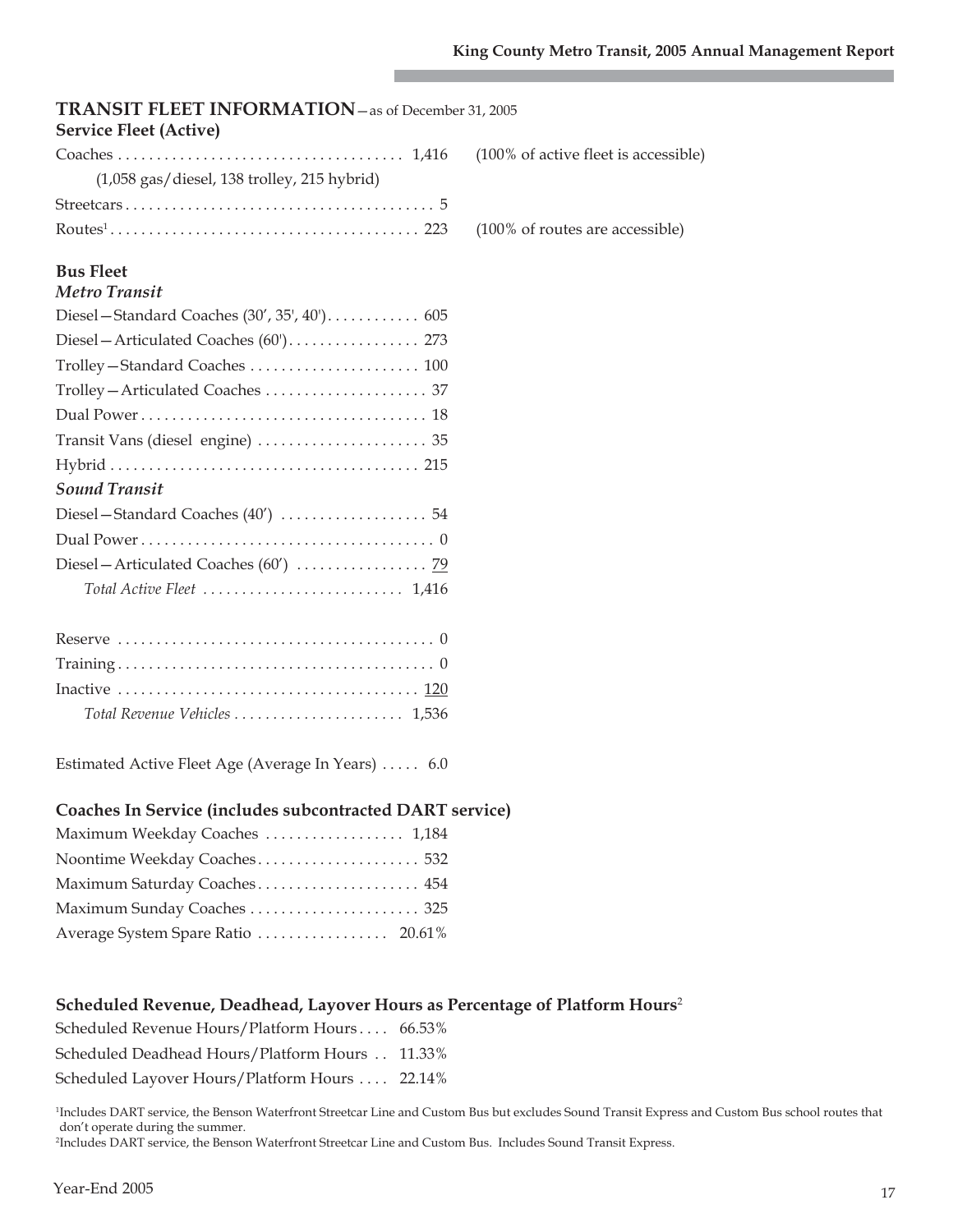| FACILITIES INFORMATION - as of December 31, 2005                                                              |              |                                          |                                                                                                                                                 |
|---------------------------------------------------------------------------------------------------------------|--------------|------------------------------------------|-------------------------------------------------------------------------------------------------------------------------------------------------|
| <b>Operating Facilities:</b>                                                                                  |              |                                          |                                                                                                                                                 |
| Atlantic                                                                                                      | East         | South                                    | Communications Building                                                                                                                         |
| Bellevue                                                                                                      | North        | Safety/Training Center                   |                                                                                                                                                 |
| Central                                                                                                       | Ryerson      | Van Distribution Center                  |                                                                                                                                                 |
| <b>Maintenance Facilities*:</b>                                                                               |              |                                          |                                                                                                                                                 |
| Atlantic                                                                                                      | East         | South                                    |                                                                                                                                                 |
| Central                                                                                                       | North        | <b>Component Supply Center</b>           |                                                                                                                                                 |
| Bellevue                                                                                                      | Ryerson      | Non-Revenue Vehicle                      |                                                                                                                                                 |
|                                                                                                               |              |                                          | *The Waterfront Streetcar service has been replaced by temporary free bus service following closure and demolition of the streetcar maintenance |
| barn. A new streetcar maintenance facility is being designed at another location.                             |              |                                          |                                                                                                                                                 |
| <b>Facilities Maintenance:</b>                                                                                |              |                                          |                                                                                                                                                 |
| <b>Building Maintenance Headquarters</b>                                                                      |              | Field Maintenance Headquarters           |                                                                                                                                                 |
| Power Distribution Headquarters                                                                               |              | Custodial Maintenance Headquarters       |                                                                                                                                                 |
| <b>Regional and Community Transit Centers:</b>                                                                |              | *in park-and-ride lot                    |                                                                                                                                                 |
| Auburn*                                                                                                       | Eastgate*    | Kirkland                                 |                                                                                                                                                 |
| Aurora Village                                                                                                | Federal Way* | Northgate                                |                                                                                                                                                 |
| Burien*                                                                                                       | Issaquah*    | Renton                                   |                                                                                                                                                 |
| Seattle Bus Tunnel (DSTP) - closed 9/24/05 for 2 years to renovate for light rail.                            |              |                                          |                                                                                                                                                 |
|                                                                                                               |              |                                          |                                                                                                                                                 |
|                                                                                                               |              |                                          |                                                                                                                                                 |
|                                                                                                               |              |                                          |                                                                                                                                                 |
| Stops with Schedule Holders (single, double or midsize) 3,813<br>(Total Schedule Holder Units in Use = 4,848) |              |                                          |                                                                                                                                                 |
|                                                                                                               |              |                                          |                                                                                                                                                 |
|                                                                                                               |              |                                          |                                                                                                                                                 |
| Wheelchair-Limited Accessibility Stops  1,068                                                                 |              |                                          |                                                                                                                                                 |
| Stops with Permanent Information Signs  287                                                                   |              |                                          |                                                                                                                                                 |
|                                                                                                               |              |                                          |                                                                                                                                                 |
| Passenger Shelters with Murals  849                                                                           |              |                                          |                                                                                                                                                 |
| Metro Owned and Maintained Passenger Shelters  1,410                                                          |              |                                          |                                                                                                                                                 |
|                                                                                                               |              |                                          |                                                                                                                                                 |
| Park-and-Ride Lot Program                                                                                     |              | <b>Parking Capacity</b><br><b>Number</b> | $\frac{0}{0}$ Used <sup>1,2</sup>                                                                                                               |
| Permanent (Major) Park-and-Ride Lots <sup>3</sup>                                                             |              | 64<br>18,989                             | 72%                                                                                                                                             |
| Metro Leased Lots                                                                                             |              | 60<br>2,392                              | 58%                                                                                                                                             |
| Total                                                                                                         |              | 124<br>21,381                            | 71%                                                                                                                                             |
| <sup>1</sup> "Percent used" does not include lots with counts that are not available during the quarter.      |              |                                          |                                                                                                                                                 |

<sup>2</sup> Twelve permanent lots and seven leased lots reported 100 percent or above capacity on average during third quarter 2005.

<sup>3</sup> Metro Transit Facilities maintains 59 park-and-ride lots including two five-story parking garages.

**Trolley Overhead**—Over 69 miles of street with two-way wire, and 36 substations (excluding tunnel)

#### **HOV Lanes**<sup>1</sup>

| 94.06 miles      | Interstate 5                                              |
|------------------|-----------------------------------------------------------|
| $27.68$ miles    | Interstate 90                                             |
| $66.73$ miles    | Interstate 405                                            |
| $16.02$ miles    | SR 520                                                    |
| $21.19$ miles    | SR 167                                                    |
| 4.30 miles       | SR 99                                                     |
| 3.91 miles       | SR 522                                                    |
| 2.80 miles       | SR 509                                                    |
| $15.25$ miles    | Arterials                                                 |
| 251.94 HOV Miles |                                                           |
|                  | 2.60 DSTP (Tunnel) Northbound and Southbound <sup>2</sup> |
|                  | 254.54 Total Restricted Lanes for Transit Use             |
|                  |                                                           |

1 Total miles are those used by transit (including HOV ramps), not total HOV roadway miles in King County.

2 The tunnel closed 9/24/05 for two years to renovate for light rail.

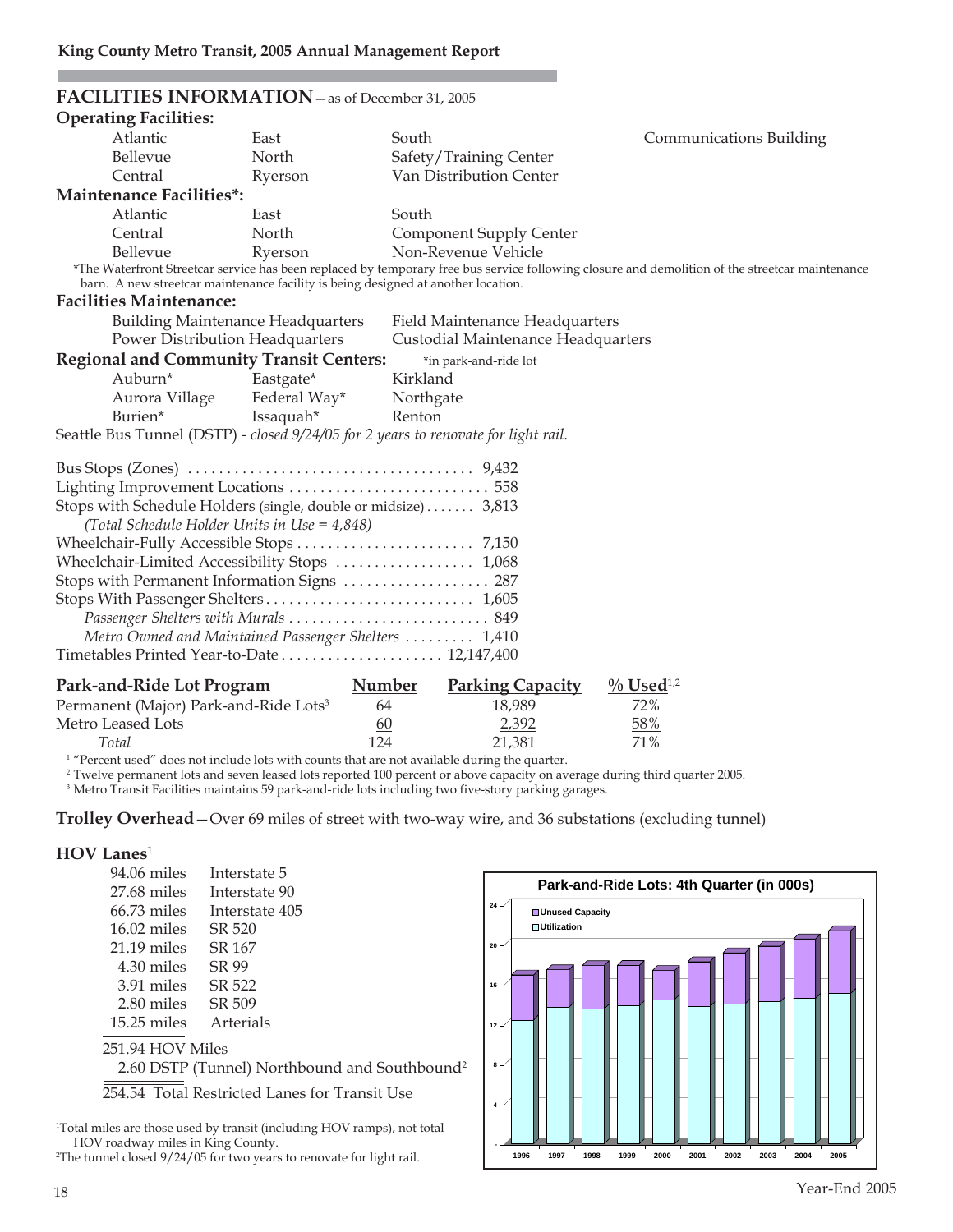| <b>Metro Fare Type</b><br>One- and Two-zone <sup>1</sup> Off-peak<br>One-zone <sup>1</sup> Peak<br>Two-zone <sup>1</sup> Peak                                                                                                                                                                                                                                                                                                                                                                                                                                                         | <b>Cash Fare</b><br>Per Trip<br>\$1.25<br>\$1.50<br>\$2.00                                  | <b>One Month</b><br><b>PugetPass</b><br>\$45.00<br>\$54.00<br>\$72.00                                                                                        | <b>PugetPass</b><br>\$162.00<br>\$216.00                    | Three Month Twelve Month<br><b>PugetPass</b><br>\$495.00<br>\$594.00<br>\$792.00 |
|---------------------------------------------------------------------------------------------------------------------------------------------------------------------------------------------------------------------------------------------------------------------------------------------------------------------------------------------------------------------------------------------------------------------------------------------------------------------------------------------------------------------------------------------------------------------------------------|---------------------------------------------------------------------------------------------|--------------------------------------------------------------------------------------------------------------------------------------------------------------|-------------------------------------------------------------|----------------------------------------------------------------------------------|
| <b>Other Monthly Passes</b><br>ACCESS (Metro Only) Transportation Pass<br>Student (Public School District)<br>WSF Mukilteo/Clinton and \$0.75 PugetPass<br>WSF Mukilteo/Clinton and \$3.00 PugetPass<br>WSF Vashon Island and \$1.50 PugetPass<br>WSF Vashon Island and \$2.00 PugetPass<br>WSF Central Sound and \$1.50 PugetPass<br>WSF Fauntleroy/Southworth and \$1.50 PugetPass<br>WSF Passenger Only and \$1.50 Puget Pass<br>3-Way: WSF Central Sound, Kitsap Transit and \$1.50 Puget Pass<br>3-Way: WSF Passenger Only, Kitsap Transit and \$1.50 Puget Pass<br>Youth (6-17) |                                                                                             | <b>Pass Price</b><br>\$13.50<br>\$18.00<br>\$68.00<br>\$149.00<br>\$98.80<br>\$116.80<br>\$123.20<br>\$107.80<br>\$155.20<br>\$148.20<br>\$180.20<br>\$18.00 |                                                             |                                                                                  |
| <b>Other Fares and Passes</b><br>All Day Pass (Sat., Sun. and holidays)<br>GoPass Per Quarter for Students<br>GoPass Per Quarter for Faculty/Staff<br>Senior Citizen and Disabled (with permit)<br><b>U-PASS Per Quarter for Students</b><br>U-PASS Per Quarter for Faculty/Staff<br><b>Visitor Pass</b>                                                                                                                                                                                                                                                                              | <b>Pass Price</b><br>\$2.50<br>\$78.00<br>\$10.00<br>\$5.50<br>\$27.00<br>\$37.50<br>\$5.00 | (8 week academic quarter)<br>(8 week academic quarter)                                                                                                       | (per trip cash fare-\$0.25 off-peak, \$0.50 peak)           |                                                                                  |
| <b>Permits and Stickers</b><br><b>Annual Reduced Fare Sticker</b><br>Attendant Ride Free Permit<br>Monthly Reduced Fare Sticker<br>Regional Reduced Fare Permit                                                                                                                                                                                                                                                                                                                                                                                                                       | Price<br>\$66.00<br>\$3.00<br>\$5.50<br>\$3.00                                              | Ticketbooks<br>16 - \$0.25 tickets<br>20 - \$0.50 tickets<br>10 - \$1.25 tickets<br>20 - \$1.50 tickets<br>20 - \$2.00 tickets                               | Price<br>\$4.00<br>\$10.00<br>\$12.50<br>\$30.00<br>\$40.00 |                                                                                  |

# **REGIONAL and KING COUNTY METRO TRANSIT FARES**—December 31, 2005

**Regional Reduced Fare Permits** for senior/disabled riders are valid on Washington State Ferries, Community, Everett, Kitsap, Mason, Pierce, Jefferson, Intercity, Skagit and King County Metro Transit systems.

**Regional Cash Transfer:** A transfer issued with cash fare payment on any of the transit systems participating in the Puget Pass system (CT, ET, KCM, PT or ST) is valid for a one-zone or local trip on any of the other systems.

**DART Service (Routes 291, 773, 901/903, 908/909, 914/916, 917, 918, 925, 926, 927, 935)**: Cash fares are the same as transit fares. Monthly and annual passes are valid for DART service. Route 773 operated May-September to support the Water Taxi. This was a "free fare" service funded through the budget proviso for the Water Taxi.

**Vanpool/Custom Bus Fares**: Vanpool fares vary by distance, number of riders, work schedule and van size (8, 12 or 15 passenger vans). For example, an average round trip of 55 miles per day in a 15-passenger van with 12 riders costs \$55.42 per month for each commuter. Custom Bus fares are established by route.

<sup>1</sup> Seattle is a zone; balance of King County is another. Zone division is the Seattle city limits.